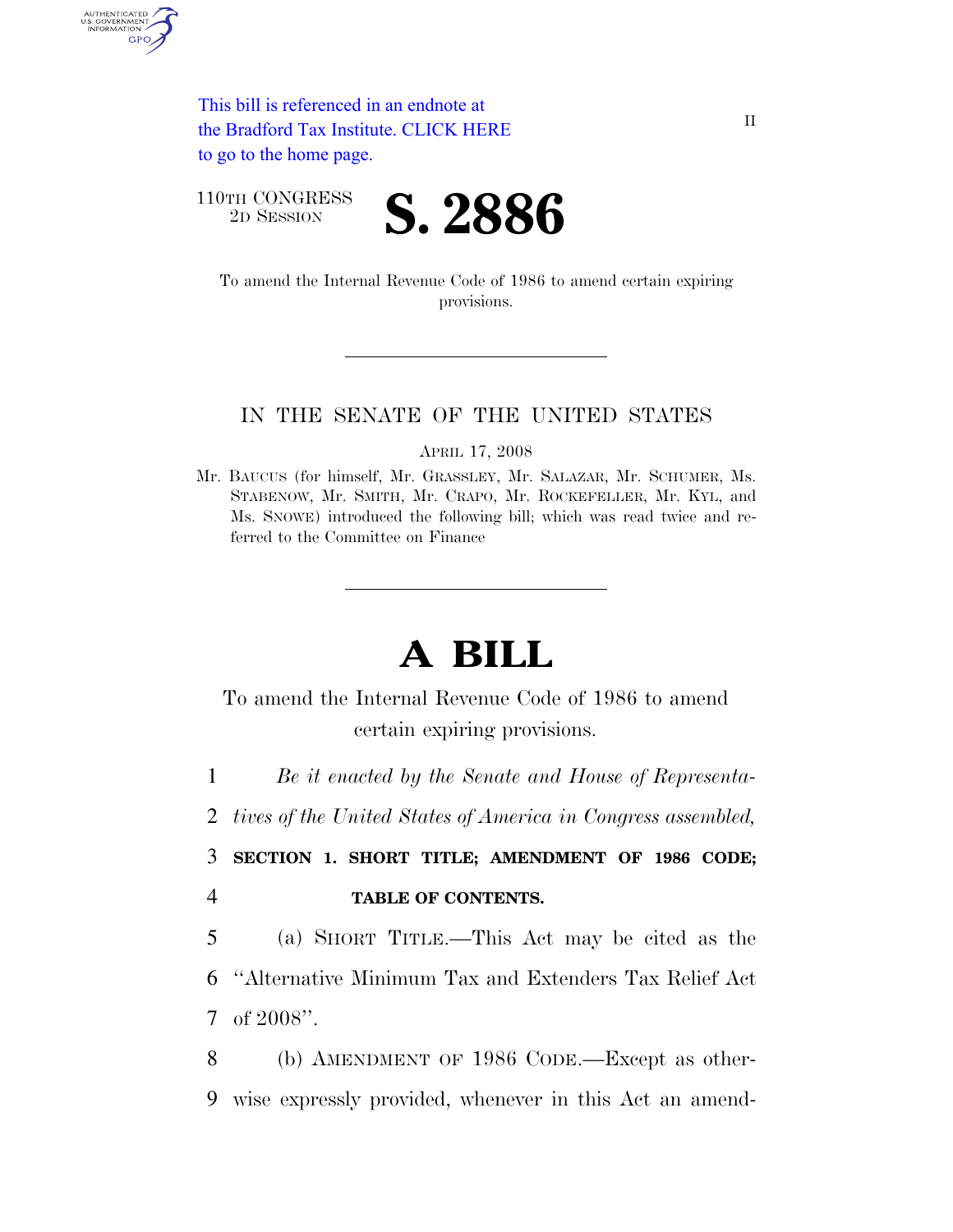1 ment or repeal is expressed in terms of an amendment

2 to, or repeal of, a section or other provision, the reference

3 shall be considered to be made to a section or other provi-

- 4 sion of the Internal Revenue Code of 1986.
- 5 (c) TABLE OF CONTENTS.—The table of contents of

#### 6 this Act is as follows:

Sec. 1. Short title; amendment of 1986 Code; table of contents.

#### TITLE I—ALTERNATIVE MINIMUM TAX RELIEF

- Sec. 101. Extension of alternative minimum tax relief for nonrefundable personal credits.
- Sec. 102. Extension of increased alternative minimum tax exemption amount.

#### TITLE II—INDIVIDUAL TAX PROVISIONS

- Sec. 201. Election to include combat pay as earned income for purposes of the earned income credit.
- Sec. 202. Distributions from retirement plans to individuals called to active duty.
- Sec. 203. Deduction for State and local sales taxes.
- Sec. 204. Deduction of qualified tuition and related expenses.
- Sec. 205. Deduction for certain expenses of elementary and secondary school teachers.
- Sec. 206. Modification of mortgage revenue bonds for veterans.
- Sec. 207. Tax-free distributions from individual retirement plans for charitable purposes.
- Sec. 208. Treatment of certain dividends of regulated investment companies.
- Sec. 209. Stock in RIC for purposes of determining estates of nonresidents not citizens.
- Sec. 210. Qualified investment entities.
- Sec. 211. Qualified conservation contributions.

#### TITLE III—BUSINESS TAX PROVISIONS

- Sec. 301. Extension and modification of research credit.
- Sec. 302. New markets tax credit.
- Sec. 303. Subpart F exception for active financing income.
- Sec. 304. Extension of look-thru rule for related controlled foreign corporations.
- Sec. 305. Extension of 15-year straight-line cost recovery for qualified leasehold improvements and qualified restaurant improvements.
- Sec. 306. Enhanced charitable deduction for contributions of food inventory.
- Sec. 307. Extension of enhanced charitable deduction for contributions of book inventory.
- Sec. 308. Modification of tax treatment of certain payments to controlling exempt organizations.
- Sec. 309. Basis adjustment to stock of S corporations making charitable contributions of property.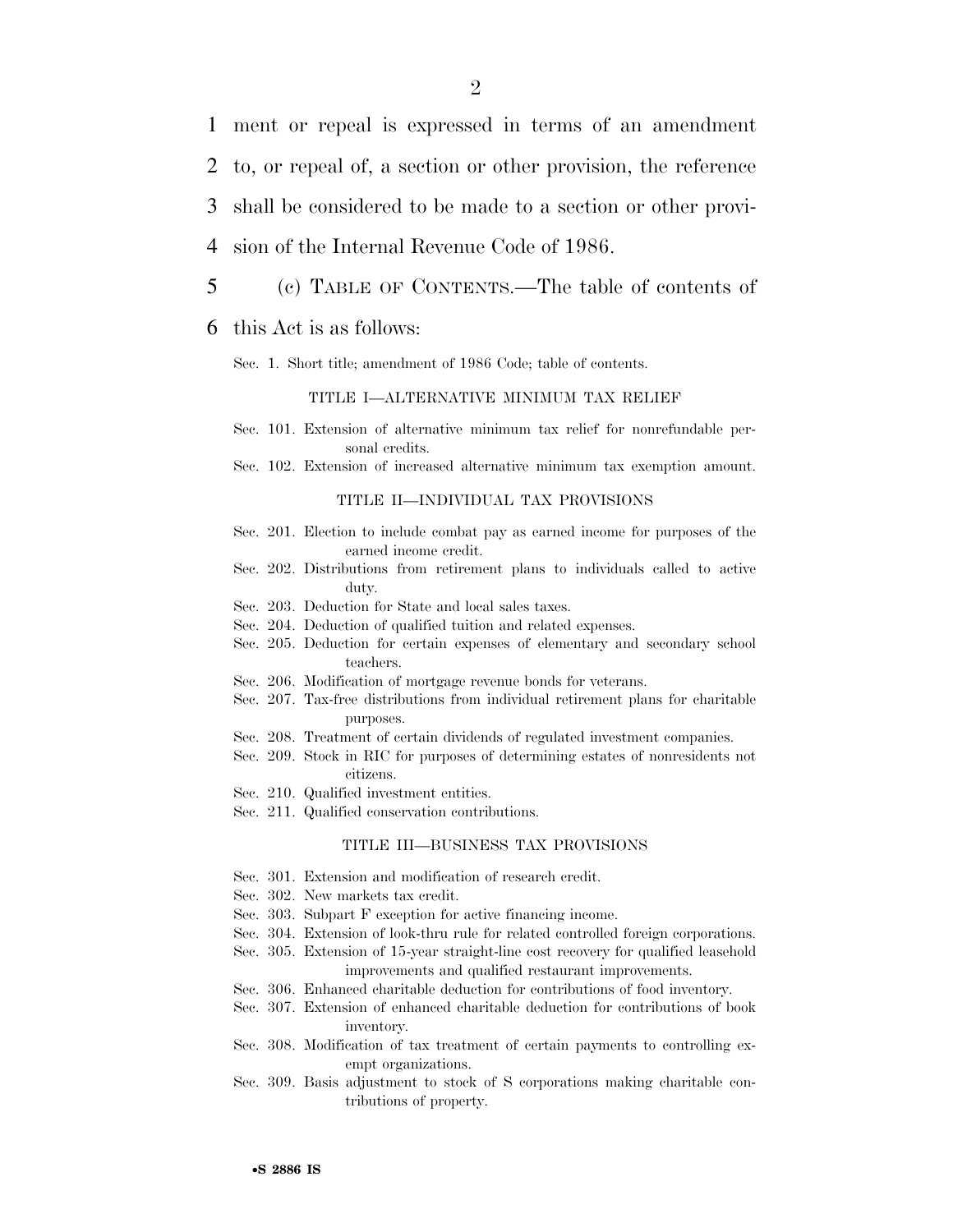- Sec. 310. Increase in limit on cover over of rum excise tax to Puerto Rico and the Virgin Islands.
- Sec. 311. Parity in the application of certain limits to mental health benefits.
- Sec. 312. Extension of economic development credit for American Samoa.
- Sec. 313. Extension of mine rescue team training credit.
- Sec. 314. Extension of election to expense advanced mine safety equipment.
- Sec. 315. Extension of expensing rules for qualified film and television productions.
- Sec. 316. Deduction allowable with respect to income attributable to domestic production activities in Puerto Rico.
- Sec. 317. Extension of qualified zone academy bonds.
- Sec. 318. Indian employment credit.
- Sec. 319. Accelerated depreciation for business property on Indian reservation.
- Sec. 320. Railroad track maintenance.
- Sec. 321. Seven-year cost recovery period for motorsports racing track facility.
- Sec. 322. Expensing of environmental remediation costs.
- Sec. 323. Extension of work opportunity tax credit for Hurricane Katrina employees.

#### TITLE IV—EXTENSIONS OF ENERGY PROVISIONS

- Sec. 401. Extension of credit for energy efficient appliances.
- Sec. 402. Extension of credit for nonbusiness energy property.
- Sec. 403. Extension of credit for residential energy efficient property.
- Sec. 404. Extension of renewable electricity, refined coal, and Indian coal production credit.
- Sec. 405. Extension of new energy efficient home credit.
- Sec. 406. Extension of energy credit.
- Sec. 407. Extension and modification of credit for clean renewable energy bonds.
- Sec. 408. Extension of energy efficient commercial buildings deduction.

#### TITLE V—TAX ADMINISTRATION

- Sec. 501. Permanent authority for undercover operations.
- Sec. 502. Permanent disclosures of certain tax return information.

Sec. 503. Disclosure of information relating to terrorist activities.

## 1 **TITLE I—ALTERNATIVE**  2 **MINIMUM TAX RELIEF**

3 **SEC. 101. EXTENSION OF ALTERNATIVE MINIMUM TAX RE-**

#### 4 **LIEF FOR NONREFUNDABLE PERSONAL**

#### 5 **CREDITS.**

6 (a) IN GENERAL.—Paragraph  $(2)$  of section  $26(a)$ 

7 (relating to special rule for taxable years 2000 through

8 2007) is amended—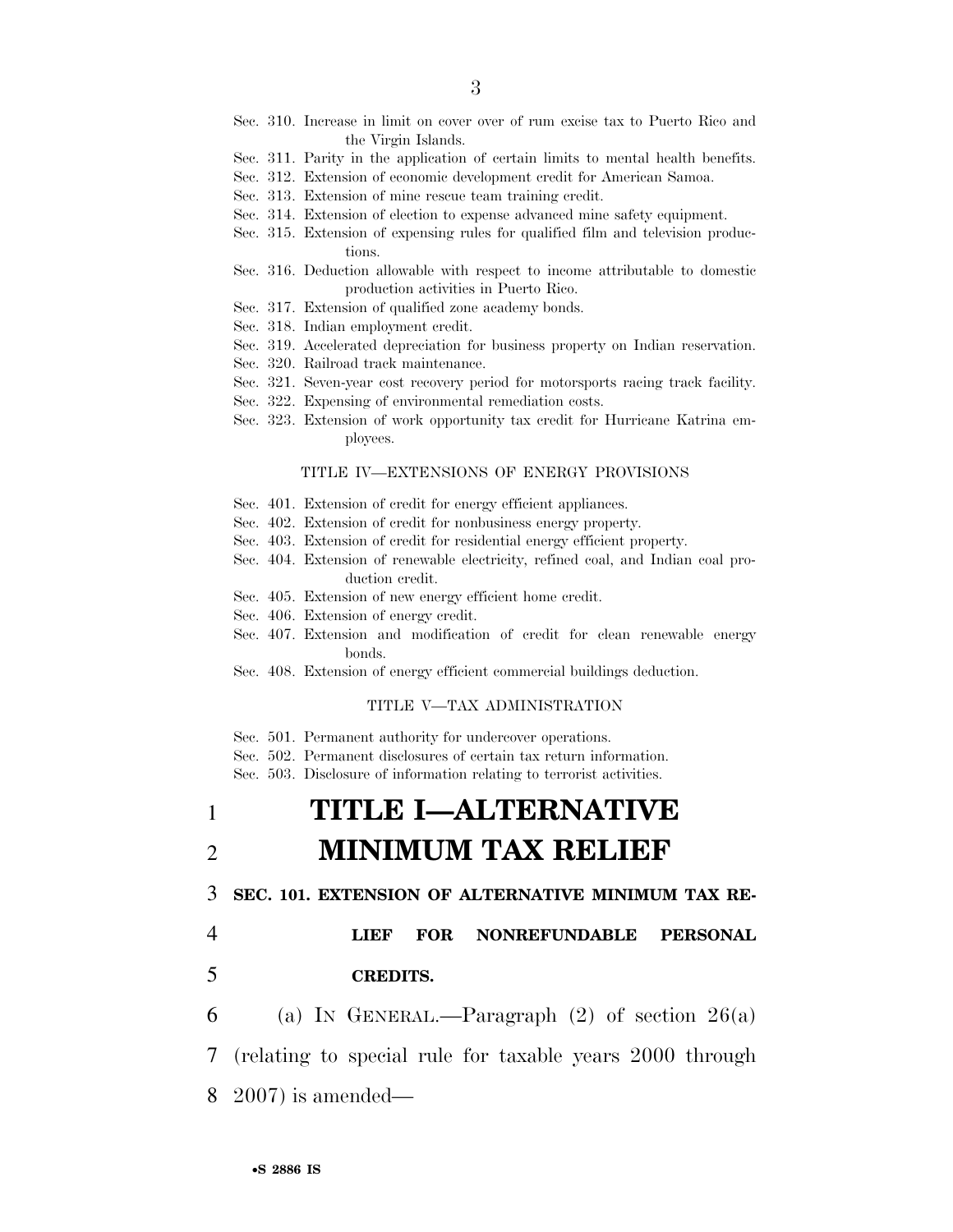1 (1) by striking "or " and inserting " $2007$ , or 2008'', and

 (2) by striking "2007" in the heading thereof 4 and inserting "2008".

 (b) EFFECTIVE DATE.—The amendments made by this section shall apply to taxable years beginning after December 31, 2007.

### **SEC. 102. EXTENSION OF INCREASED ALTERNATIVE MIN-IMUM TAX EXEMPTION AMOUNT.**

 (a) IN GENERAL.—Paragraph (1) of section 55(d) (relating to exemption amount) is amended—

12 (1) by striking "(\$66,250 in the case of taxable years beginning in 2007)'' in subparagraph (A) and inserting ''(\$69,950 in the case of taxable years be-ginning in 2008)'', and

 (2) by striking ''(\$44,350 in the case of taxable years beginning in 2007)'' in subparagraph (B) and inserting ''(\$46,200 in the case of taxable years be-ginning in 2008)''.

 (b) EFFECTIVE DATE.—The amendments made by this section shall apply to taxable years beginning after December 31, 2007.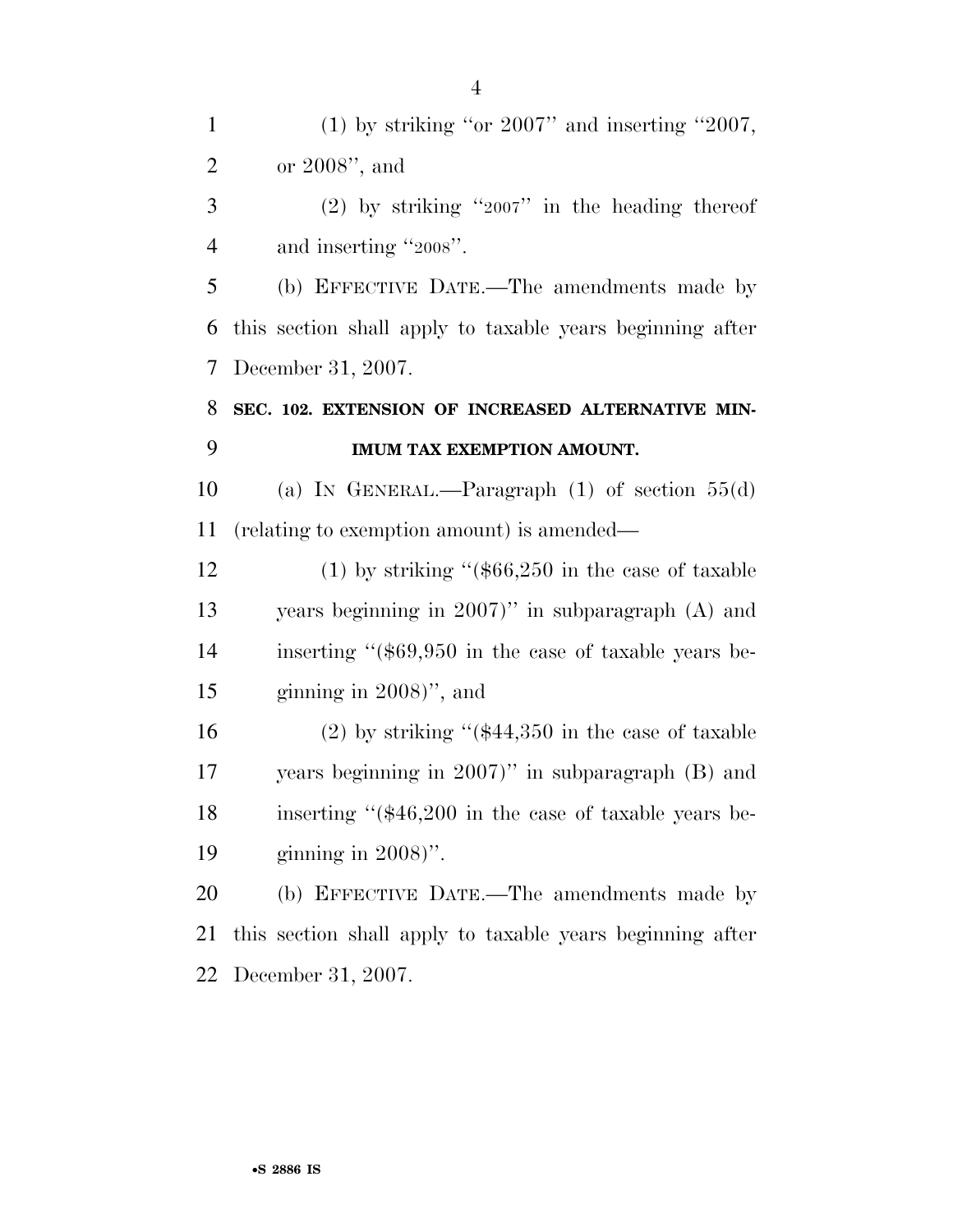# **TITLE II—INDIVIDUAL TAX PROVISIONS**

**SEC. 201. ELECTION TO INCLUDE COMBAT PAY AS EARNED** 

 **INCOME FOR PURPOSES OF THE EARNED IN-COME CREDIT.** 

 (a) IN GENERAL.—Subclause (II) of section  $32(e)(2)(B)(vi)$  (defining earned income) is amended by striking ''January 1, 2008'' and inserting ''January 1, 2010''.

 (b) CONFORMING AMENDMENT.—Paragraph (4) of section 6428, as amended by the Economic Stimulus Act of 2008, is amended to read as follows:

13 "(4) EARNED INCOME.—The term 'earned in-14 come' has the meaning set forth in section  $32(c)(2)$  except that such term shall not include net earnings from self-employment which are not taken into ac-count in computing taxable income.''.

 (c) EFFECTIVE DATE.—The amendments made by this section shall apply to taxable years ending after De-cember 31, 2007.

 **SEC. 202. DISTRIBUTIONS FROM RETIREMENT PLANS TO INDIVIDUALS CALLED TO ACTIVE DUTY.** 

23 (a) IN GENERAL.—Clause (iv) of section  $72(t)(2)(G)$  is amended by striking ''December 31, 2007'' and insert-ing ''January 1, 2010''.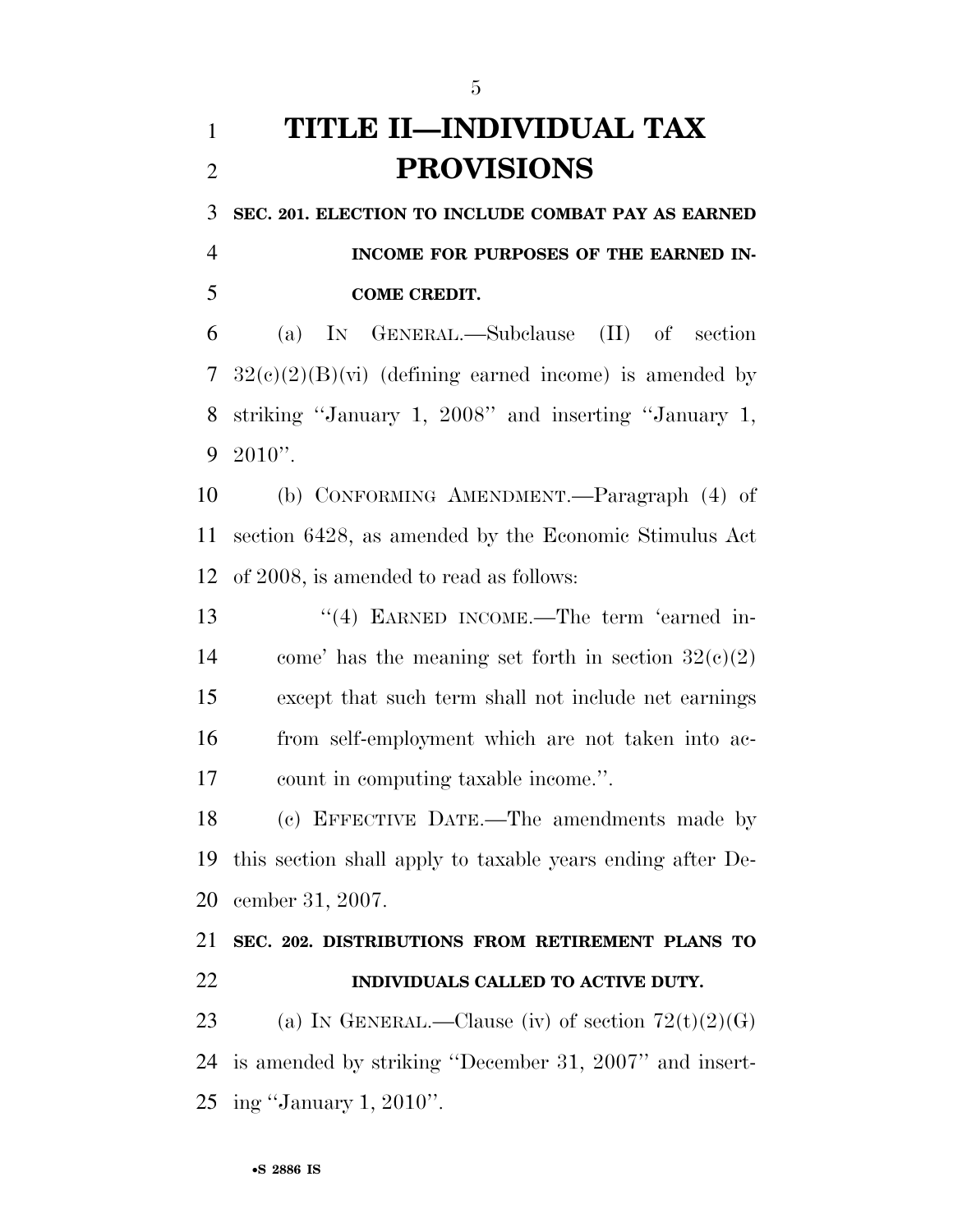(b) EFFECTIVE DATE.—The amendment made by this section shall apply to individuals ordered or called to active duty on or after December 31, 2007.

 **SEC. 203. DEDUCTION FOR STATE AND LOCAL SALES TAXES.** 

 (a) IN GENERAL.—Subparagraph (I) of section 164(b)(5) is amended by striking ''January 1, 2008'' and inserting ''January 1, 2010''.

 (b) EFFECTIVE DATE.—The amendment made by this section shall apply to taxable years beginning after December 31, 2007.

### **SEC. 204. DEDUCTION OF QUALIFIED TUITION AND RE-LATED EXPENSES.**

 (a) IN GENERAL.—Subsection (e) of section 222 (re- lating to termination) is amended by striking ''December 31, 2007'' and inserting ''December 31, 2009''.

 (b) EFFECTIVE DATE.—The amendment made by this section shall apply to taxable years beginning after December 31, 2007.

 **SEC. 205. DEDUCTION FOR CERTAIN EXPENSES OF ELE- MENTARY AND SECONDARY SCHOOL TEACH-ERS.** 

 (a) IN GENERAL.—Subparagraph (D) of section 24  $62(a)(2)$  (relating to certain expenses of elementary and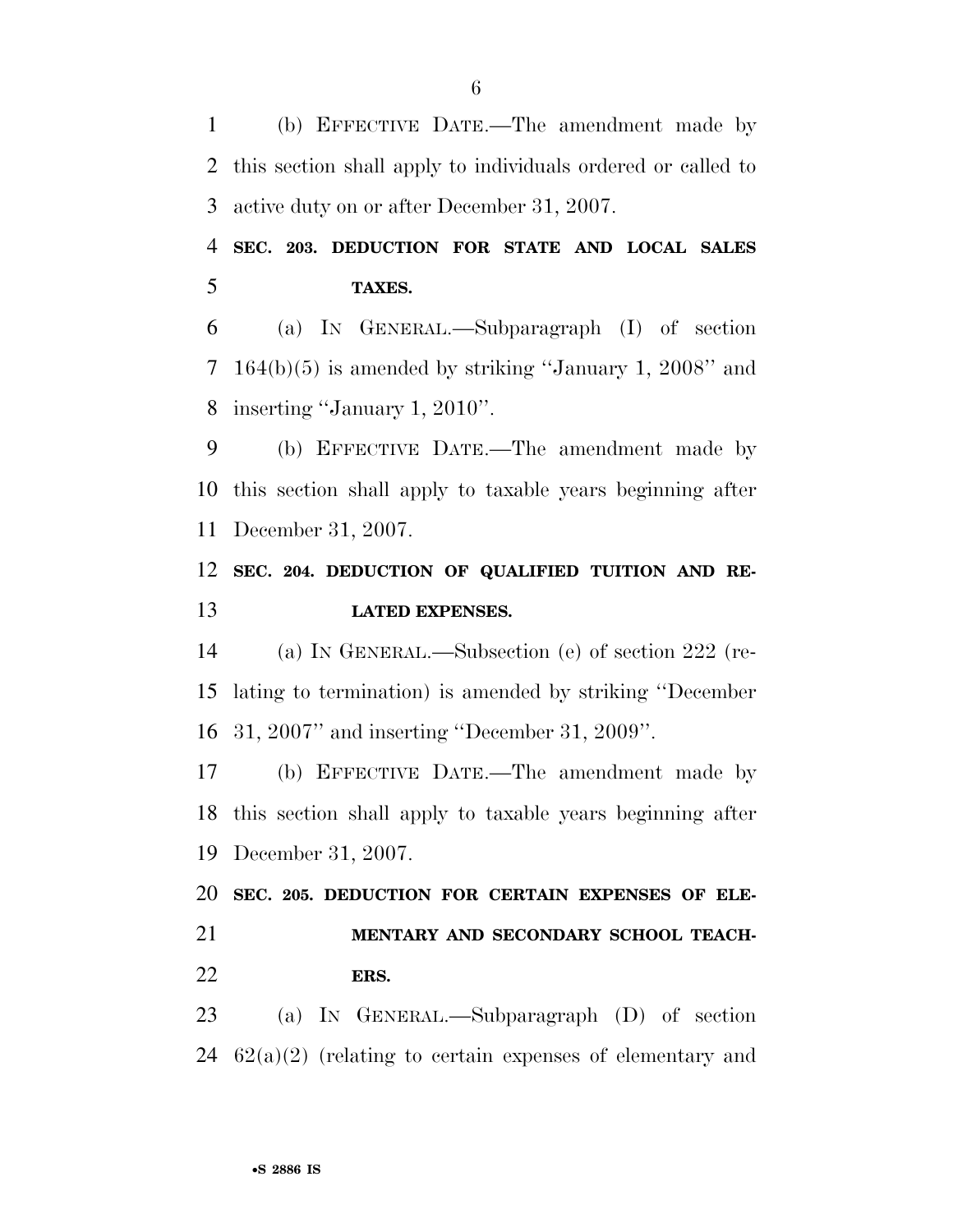secondary school teachers) is amended by striking ''or 2007'' and inserting ''2007, 2008, or 2009''.

 (b) EFFECTIVE DATE.—The amendment made by subsection (a) shall apply to taxable years beginning after December 31, 2007.

### **SEC. 206. MODIFICATION OF MORTGAGE REVENUE BONDS FOR VETERANS.**

 (a) QUALIFIED MORTGAGE BONDS USED TO FI- NANCE RESIDENCES FOR VETERANS WITHOUT REGARD TO FIRST-TIME HOMEBUYER REQUIREMENT.—Subpara-11 graph (D) of section  $143(d)(2)$  (relating to exceptions) is amended by inserting ''and after the date of the enactment of the Alternative Minimum Tax and Extenders Tax Relief Act of 2008 and before January 1, 2010'' after ''January 1, 2008''.

 (b) EFFECTIVE DATE.—The amendment made by this section shall apply to bonds issued after the date of the enactment of this Act.

# **SEC. 207. TAX-FREE DISTRIBUTIONS FROM INDIVIDUAL RE- TIREMENT PLANS FOR CHARITABLE PUR-POSES.**

 (a) IN GENERAL.—Subparagraph (F) of section 408(d)(8) (relating to termination) is amended by striking ''December 31, 2007'' and inserting ''December 31, 2009''.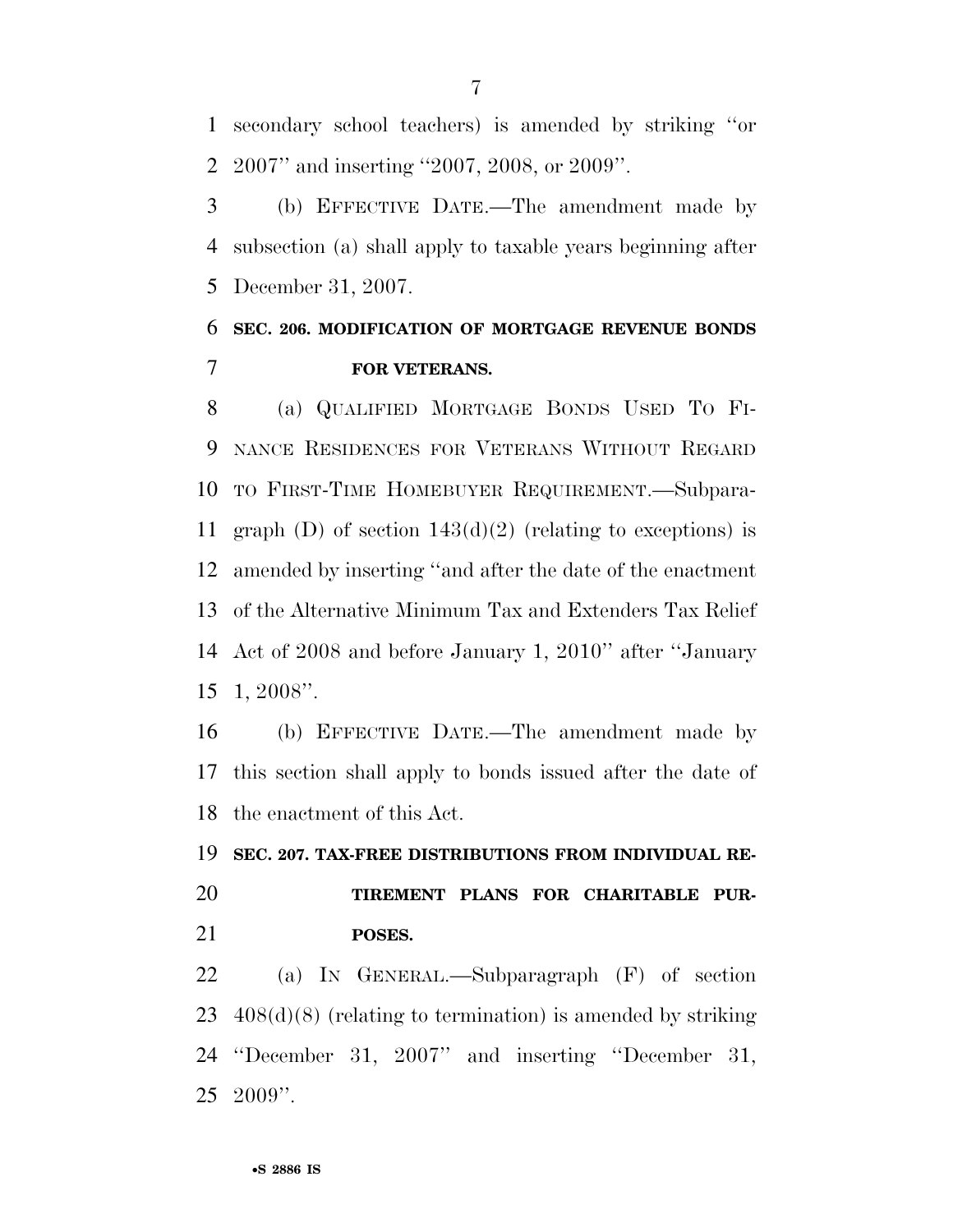(b) EFFECTIVE DATE.—The amendment made by this section shall apply to distributions made in taxable years beginning after December 31, 2007.

### **SEC. 208. TREATMENT OF CERTAIN DIVIDENDS OF REGU-LATED INVESTMENT COMPANIES.**

 (a) INTEREST-RELATED DIVIDENDS.—Subpara- graph (C) of section 871(k)(1) (defining interest-related dividend) is amended by striking ''December 31, 2007'' and inserting ''December 31, 2009''.

 (b) SHORT-TERM CAPITAL GAIN DIVIDENDS.—Sub-11 paragraph (C) of section  $871(k)(2)$  (defining short-term capital gain dividend) is amended by striking ''December 31, 2007'' and inserting ''December 31, 2009''.

 (c) EFFECTIVE DATE.—The amendments made by this section shall apply to dividends with respect to taxable years of regulated investment companies beginning after December 31, 2007.

### **SEC. 209. STOCK IN RIC FOR PURPOSES OF DETERMINING ESTATES OF NONRESIDENTS NOT CITIZENS.**

 (a) IN GENERAL.—Paragraph (3) of section 2105(d) (relating to stock in a RIC) is amended by striking ''De- cember 31, 2007'' and inserting ''December 31, 2009''. (b) EFFECTIVE DATE.—The amendment made by this section shall apply to decedents dying after December 31, 2007.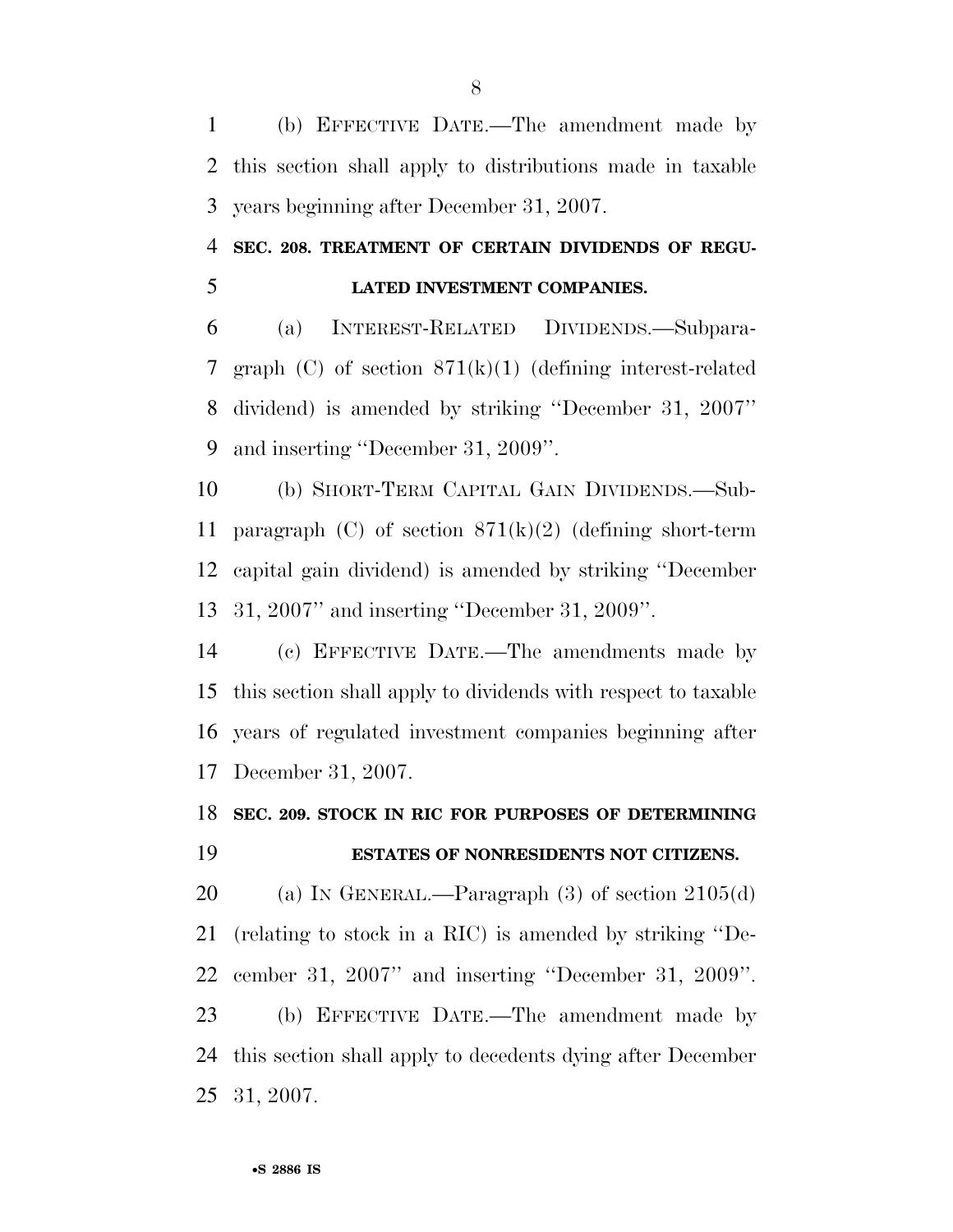#### **SEC. 210. QUALIFIED INVESTMENT ENTITIES.**

 (a) IN GENERAL.—Clause (ii) of section  $3\quad897(h)(4)(A)$  (relating to termination) is amended by striking ''December 31, 2007'' and inserting ''December 31, 2009''.

 (b) EFFECTIVE DATE.—The amendment made by subsection (a) shall take effect on January 1, 2008.

### **SEC. 211. QUALIFIED CONSERVATION CONTRIBUTIONS.**

 (a) IN GENERAL.—Clause (vi) of section  $170(b)(1)(E)$  (relating to termination) is amended by striking ''December 31, 2007'' and inserting ''December 31, 2009''.

 (b) CONTRIBUTIONS BY CORPORATE FARMERS AND RANCHERS.—Clause (iii) of section 170(b)(2)(B) (relating to termination) is amended by striking ''December 31, 2007'' and inserting ''December 31, 2009''.

 (c) EFFECTIVE DATE.—The amendments made by this section shall apply to contributions made in taxable years beginning after December 31, 2007.

## **TITLE III—BUSINESS TAX PROVISIONS**

**SEC. 301. EXTENSION AND MODIFICATION OF RESEARCH** 

### **CREDIT.**

 (a) EXTENSION.—Section 41(h) (relating to termi-nation) is amended—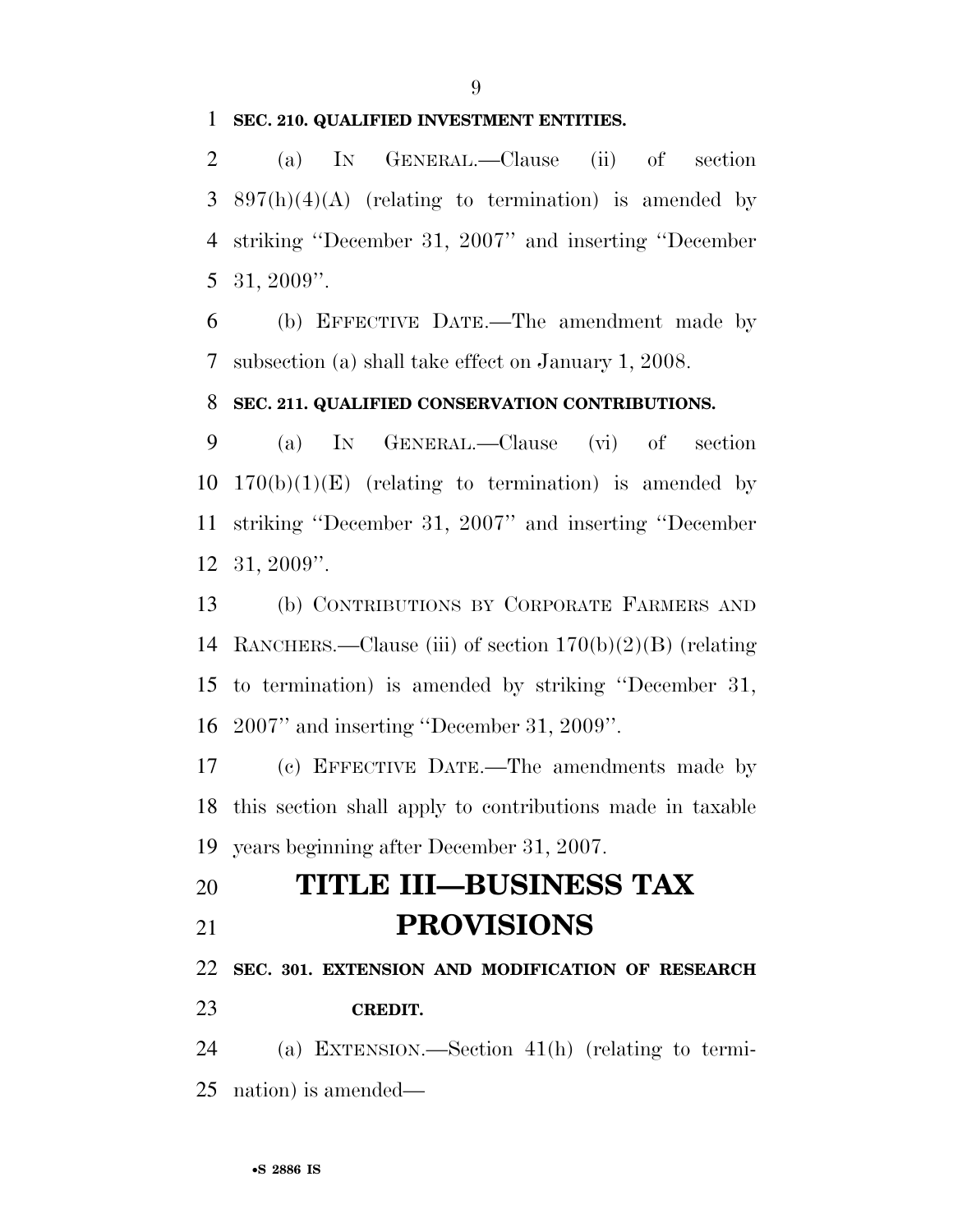| $\mathbf{1}$   | $(1)$ by striking "December 31, 2007" and in-                 |
|----------------|---------------------------------------------------------------|
| $\overline{2}$ | serting "December 31, 2009" in paragraph $(1)(B)$ ,           |
| 3              | (2) by redesignating paragraph (2) as para-                   |
| $\overline{4}$ | $graph(3)$ , and                                              |
| 5              | $(3)$ by inserting after paragraph $(1)$ the fol-             |
| 6              | lowing new paragraph.                                         |
| $\overline{7}$ | "(2) TERMINATION OF ALTERNATIVE INCRE-                        |
| 8              | MENTAL CREDIT. No election under subsection                   |
| 9              | $(e)(4)$ shall apply to amounts paid or incurred after        |
| 10             | December 31, 2007.".                                          |
| 11             | (b) MODIFICATION OF ALTERNATIVE SIMPLIFIED                    |
| 12             | CREDIT.—Paragraph $(5)(A)$ of section 41(c) (relating to      |
| 13             | election of alternative simplified credit) is amended to read |
| 14             | as follows:                                                   |
| 15             | $``(A)$ IN GENERAL.—                                          |
| 16             | "(i) CALCULATION OF CREDIT.—At                                |
| 17             | the election of the taxpayer, the credit de-                  |
| 18             | termined under subsection $(a)(1)$ shall be                   |
| 19             | equal to the applicable percentage (as de-                    |
| 20             | fined in clause (ii) of so much of the                        |
| 21             | qualified research expenses for the taxable                   |
| 22             | year as exceeds 50 percent of the average                     |
| 23             | qualified research expenses for the 3 tax-                    |
| 24             | able years preceding the taxable year for                     |
| 25             | which the credit is being determined.                         |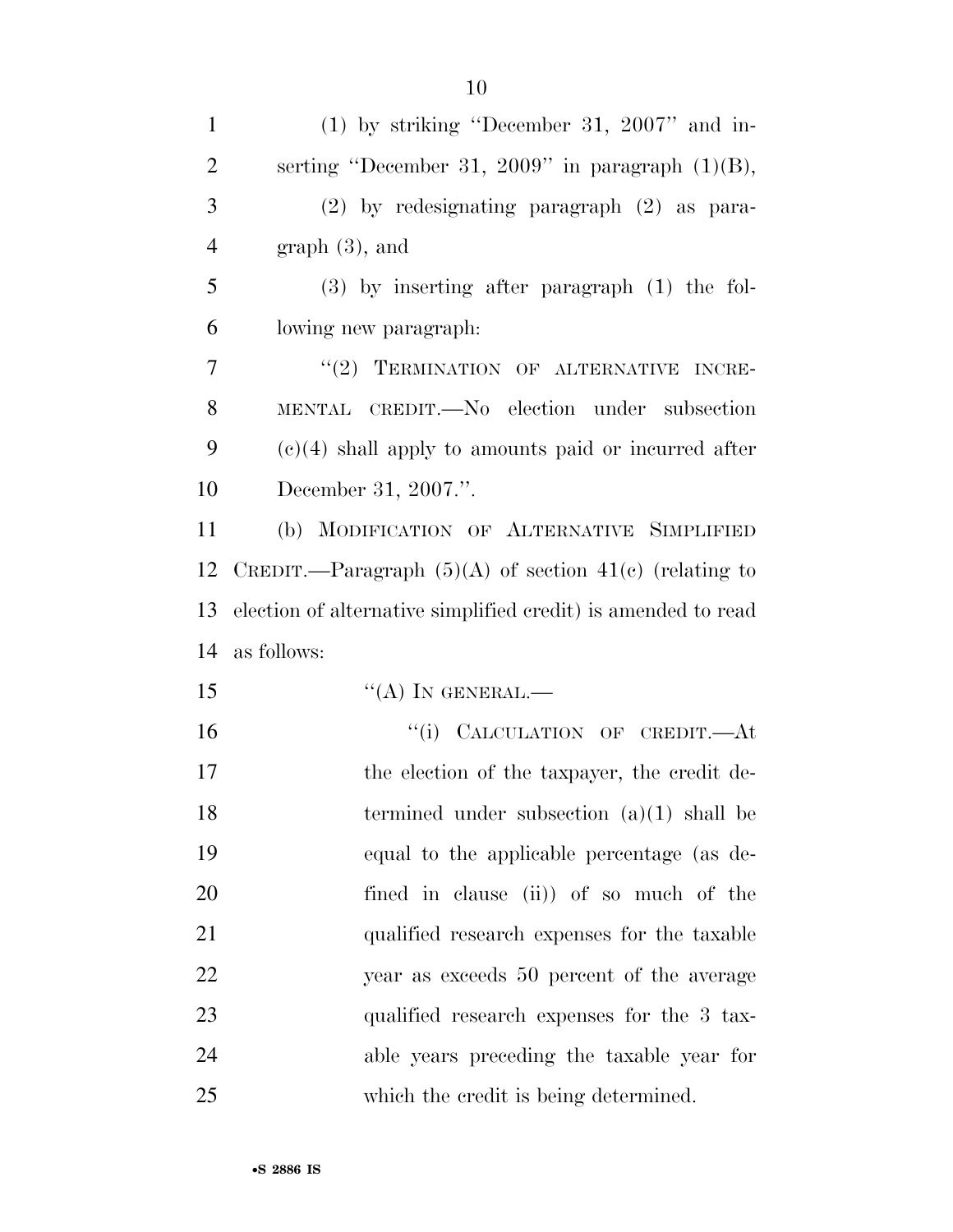| $\mathbf{1}$   | "(ii) APPLICABLE PERCENTAGE.-For                             |
|----------------|--------------------------------------------------------------|
| $\overline{2}$ | purposes of the calculation under clause                     |
| 3              | $(i)$ , the applicable percentage is—                        |
| $\overline{4}$ | $\lq (I)$ 14 percent, in the case of                         |
| 5              | taxable years ending before January                          |
| 6              | 1, 2009, and                                                 |
| 7              | "(II) 16 percent, in the case of                             |
| 8              | taxable years beginning after Decem-                         |
| 9              | ber 31, 2008.".                                              |
| 10             | (c) CONFORMING AMENDMENT.—Subparagraph (D)                   |
| 11             | of section $45C(b)(1)$ (relating to special rule) is amended |
|                | 12 by striking "December 31, 2007" and inserting "Decem-     |
| 13             | ber 31, 2009".                                               |
| 14             | (d) EFFECTIVE DATE.—The amendments made by                   |
| 15             | this section shall apply to amounts paid or incurred after   |
|                | 16 December 31, 2007.                                        |
| 17             | SEC. 302. NEW MARKETS TAX CREDIT.                            |
| 18             | Subparagraph (D) of section $45D(f)(1)$ (relating to         |
| 19             | national limitation on amount of investments designated)     |
| 20             | is amended by striking "and 2008" and inserting "2008,       |
| 21             | and 2009".                                                   |
| 22             | SEC. 303. SUBPART F EXCEPTION FOR ACTIVE FINANCING           |
| 23             | INCOME.                                                      |
| 24             | (a) EXEMPT INSURANCE INCOME.—Paragraph (10)                  |
| 25             | of section $953(e)$ (relating to application) is amended—    |
|                |                                                              |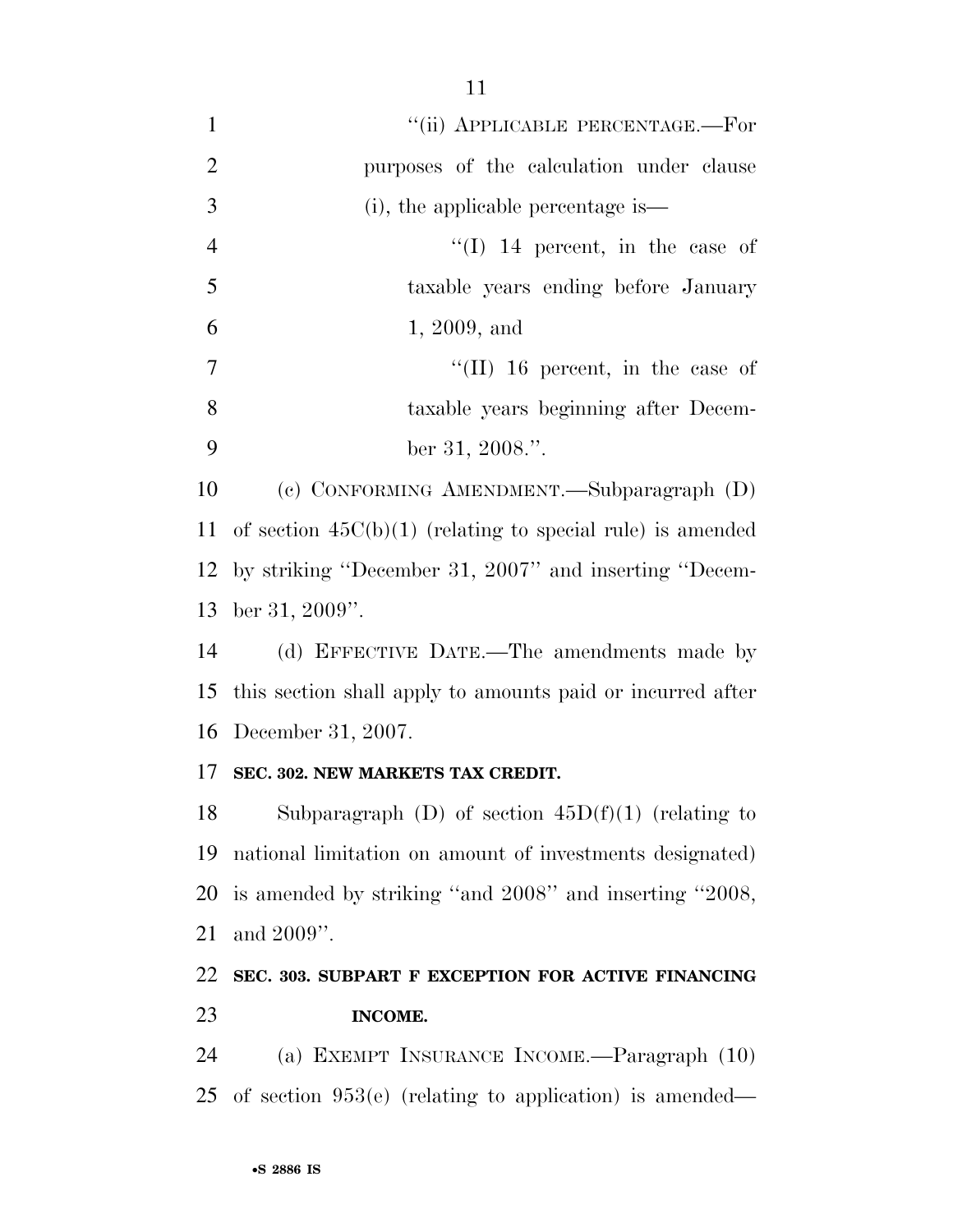(1) by striking ''January 1, 2009'' and insert-2 ing "January 1, 2010", and

 (2) by striking ''December 31, 2008'' and in-serting ''December 31, 2009''.

 (b) EXCEPTION TO TREATMENT AS FOREIGN PER- SONAL HOLDING COMPANY INCOME.—Paragraph (9) of section 954(h) (relating to application) is amended by striking ''January 1, 2009'' and inserting ''January 1, 2010''.

### **SEC. 304. EXTENSION OF LOOK-THRU RULE FOR RELATED CONTROLLED FOREIGN CORPORATIONS.**

 (a) IN GENERAL.—Subparagraph (B) of section 13  $954(c)(6)$  (relating to application) is amended by striking ''January 1, 2009'' and inserting ''January 1, 2010''.

 (b) EFFECTIVE DATE.—The amendment made by this section shall apply to taxable years of foreign corpora- tions beginning after December 31, 2007, and to taxable years of United States shareholders with or within which such taxable years of foreign corporations end.

 **SEC. 305. EXTENSION OF 15-YEAR STRAIGHT-LINE COST RE- COVERY FOR QUALIFIED LEASEHOLD IM- PROVEMENTS AND QUALIFIED RESTAURANT IMPROVEMENTS.** 

 (a) IN GENERAL.—Clauses (iv) and (v) of section 25  $168(e)(3)(E)$  (relating to 15-year property) are each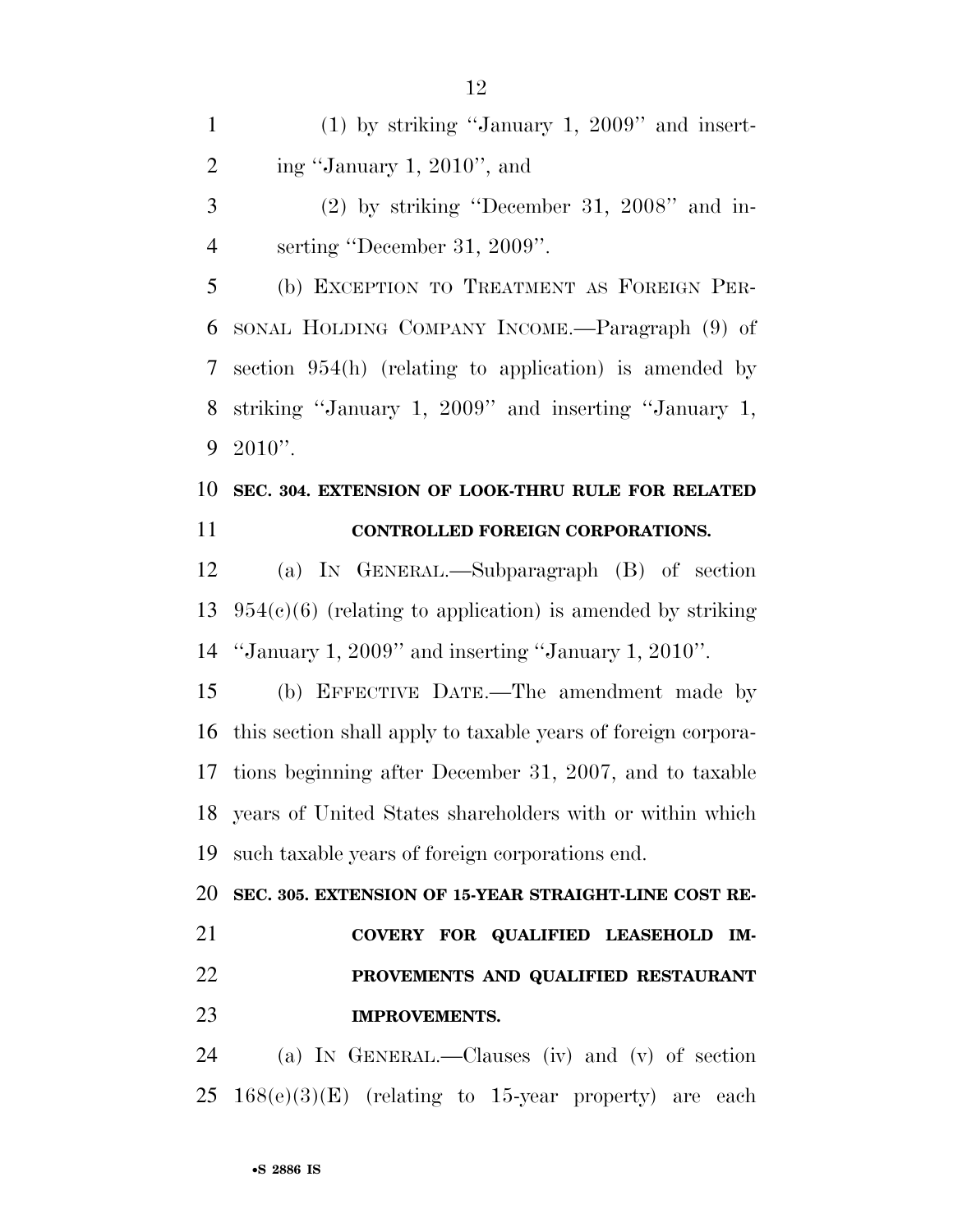amended by striking ''January 1, 2008'' and inserting ''January 1, 2010''.

 (b) EFFECTIVE DATE.—The amendments made by this section shall apply to property placed in service after December 31, 2007.

### **SEC. 306. ENHANCED CHARITABLE DEDUCTION FOR CON-TRIBUTIONS OF FOOD INVENTORY.**

 (a) IN GENERAL.—Clause (iv) of section 9 170(e)(3)(C) (relating to termination) is amended by striking ''December 31, 2007'' and inserting ''December 31, 2009''.

 (b) EFFECTIVE DATE.—The amendment made by this section shall apply to contributions made after De-cember 31, 2007.

 **SEC. 307. EXTENSION OF ENHANCED CHARITABLE DEDUC-TION FOR CONTRIBUTIONS OF BOOK INVEN-TORY.** 

18 (a) EXTENSION.—Clause (iv) of section  $170(e)(3)(D)$  (relating to termination) is amended by striking ''Decem-ber 31, 2007'' and inserting ''December 31, 2009''.

 (b) CLERICAL AMENDMENT.—Clause (iii) of section 22  $170(e)(3)(D)$  (relating to certification by donee) is amend-ed by inserting ''of books'' after ''to any contribution''.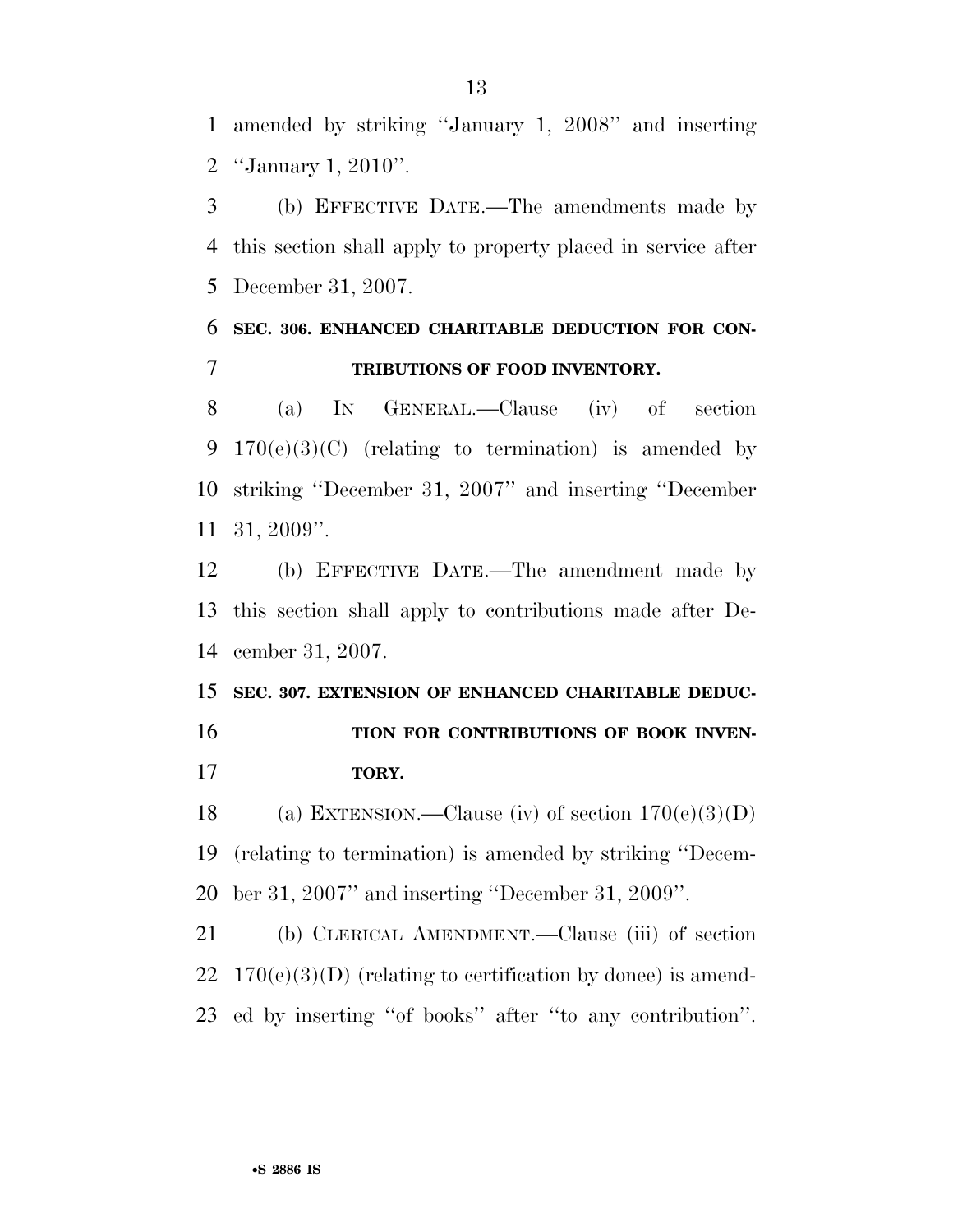(c) EFFECTIVE DATE.—The amendments made by this section shall apply to contributions made after De-cember 31, 2007.

# **SEC. 308. MODIFICATION OF TAX TREATMENT OF CERTAIN PAYMENTS TO CONTROLLING EXEMPT ORGA-NIZATIONS.**

 (a) IN GENERAL.—Clause (iv) of section 8 512(b)(13)(E) (relating to termination) is amended by striking ''December 31, 2007'' and inserting ''December 31, 2009''.

 (b) EFFECTIVE DATE.—The amendment made by this section shall apply to payments received or accrued after December 31, 2007.

# **SEC. 309. BASIS ADJUSTMENT TO STOCK OF S CORPORA- TIONS MAKING CHARITABLE CONTRIBU-TIONS OF PROPERTY.**

 (a) IN GENERAL.—The last sentence of section 18 1367(a)(2) (relating to decreases in basis) is amended by striking ''December 31, 2007'' and inserting ''December 31, 2009''.

 (b) EFFECTIVE DATE.—The amendment made by this section shall apply to contributions made in taxable years beginning after December 31, 2007.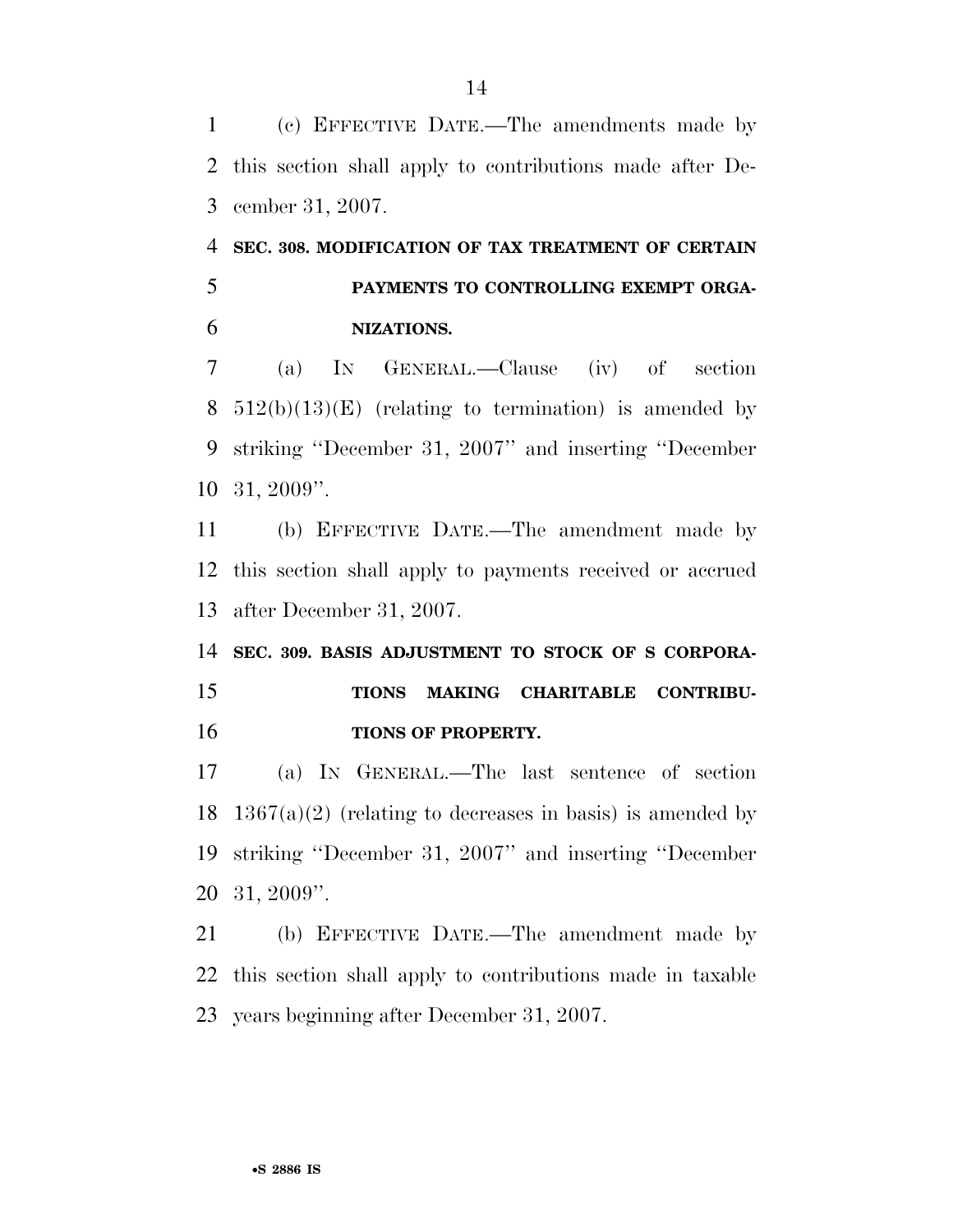| 1              | SEC. 310. INCREASE IN LIMIT ON COVER OVER OF RUM EX-           |
|----------------|----------------------------------------------------------------|
| $\overline{2}$ | CISE TAX TO PUERTO RICO AND THE VIRGIN                         |
| 3              | <b>ISLANDS.</b>                                                |
| $\overline{4}$ | (a) IN GENERAL.—Paragraph $(1)$ of section $7652(f)$           |
| 5              | is amended by striking "January 1, 2008" and inserting         |
| 6              | "January 1, 2010".                                             |
| 7              | (b) EFFECTIVE DATE.—The amendment made by                      |
| 8              | this section shall apply to distilled spirits brought into the |
| 9              | United States after December 31, 2007.                         |
| 10             | SEC. 311. PARITY IN THE APPLICATION OF CERTAIN LIMITS          |
| 11             | TO MENTAL HEALTH BENEFITS.                                     |
| 12             | (a) IN GENERAL.—Subsection $(f)$ of section 9812 (re-          |
| 13             | lating to application of section) is amended—                  |
| 14             | $(1)$ by striking "and" at the end of paragraph                |
| 15             | (2),                                                           |
| 16             | (2) by striking the period at the end of para-                 |
| 17             | graph $(3)$ and inserting ", and before the date of the        |
| 18             | enactment of the Alternative Minimum Tax and Ex-               |
| 19             | tenders Tax Relief Act of 2008, and", and                      |
| 20             | (3) by adding at the end the following new                     |
| 21             | paragraph:                                                     |
| 22             | "(4) after December 31, 2009.".                                |
| 23             | (b) AMENDMENT TO THE EMPLOYEE RETIREMENT                       |
| 24             | INCOME SECURITY ACT OF $1974$ . Section 712(f) of the          |
| 25             | Employee Retirement Income Security Act of 1974 (29)           |
| 26             | U.S.C. $1185a(f)$ is amended by inserting ", and before        |
|                | •S 2886 IS                                                     |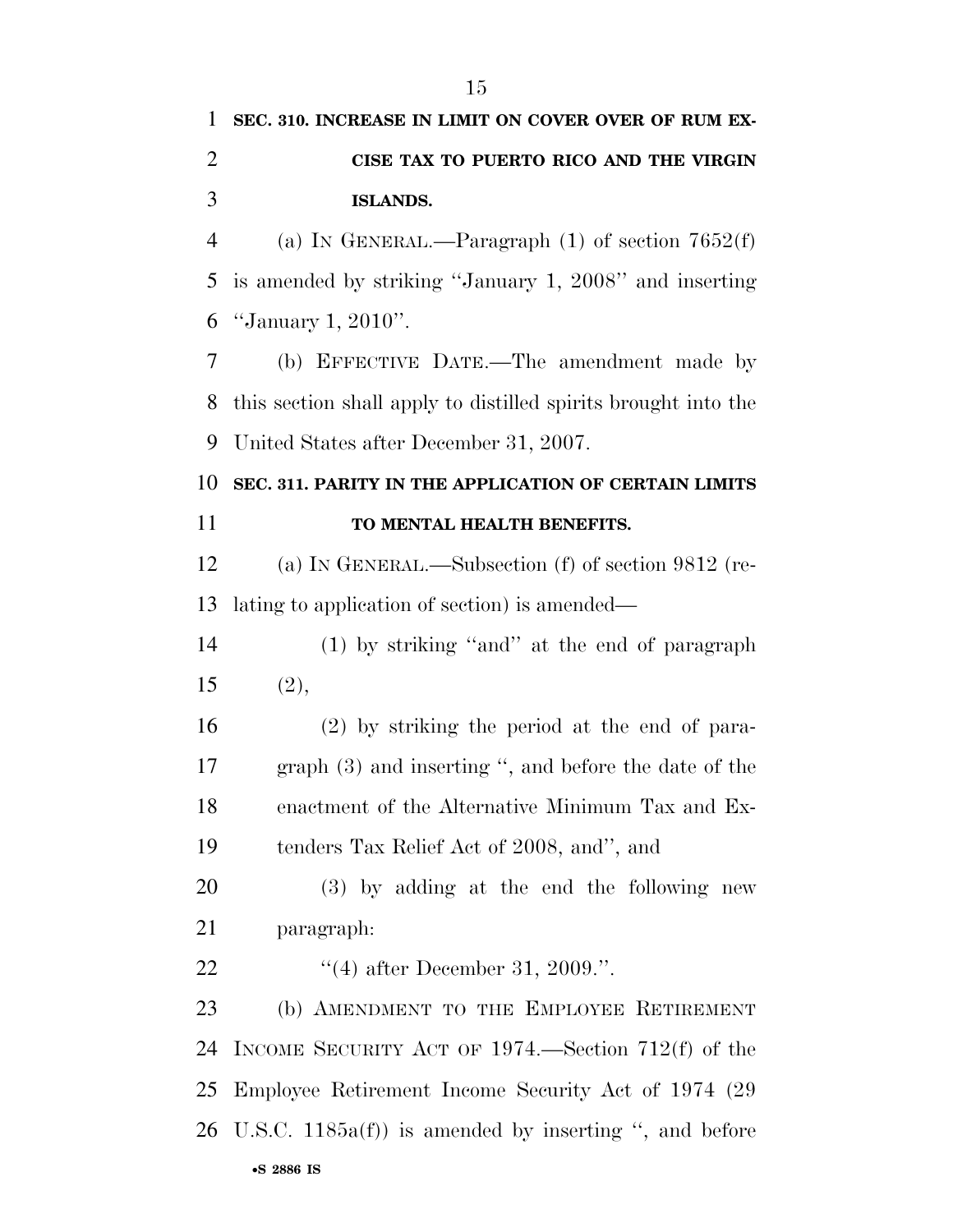the date of the enactment of the Alternative Minimum Tax and Extenders Tax Relief Act of 2008, and after Decem-ber 31, 2009'' after ''December 31, 2007''.

 (c) AMENDMENT TO THE PUBLIC HEALTH SERVICE ACT.—Section 2705(f) of the Public Health Service Act 6 (42 U.S.C. 300gg-5(f)) is amended by inserting ", and before the date of the enactment of the Alternative Min- imum Tax and Extenders Tax Relief Act of 2008, and after December 31, 2009'' after ''December 31, 2007''. (d) EFFECTIVE DATE.—The amendments made by this section shall apply to benefits for services furnished on or after the date of the enactment of this Act.

### **SEC. 312. EXTENSION OF ECONOMIC DEVELOPMENT CRED-IT FOR AMERICAN SAMOA.**

 (a) IN GENERAL.—Subsection (d) of section 119 of division A of the Tax Relief and Health Care Act of 2006 is amended—

 (1) by striking ''first two taxable years'' and in-serting ''first 4 taxable years'', and

 (2) by striking ''January 1, 2008'' and insert-ing ''January 1, 2010''.

 (b) EFFECTIVE DATE.—The amendments made by this section shall apply to taxable years beginning after December 31, 2007.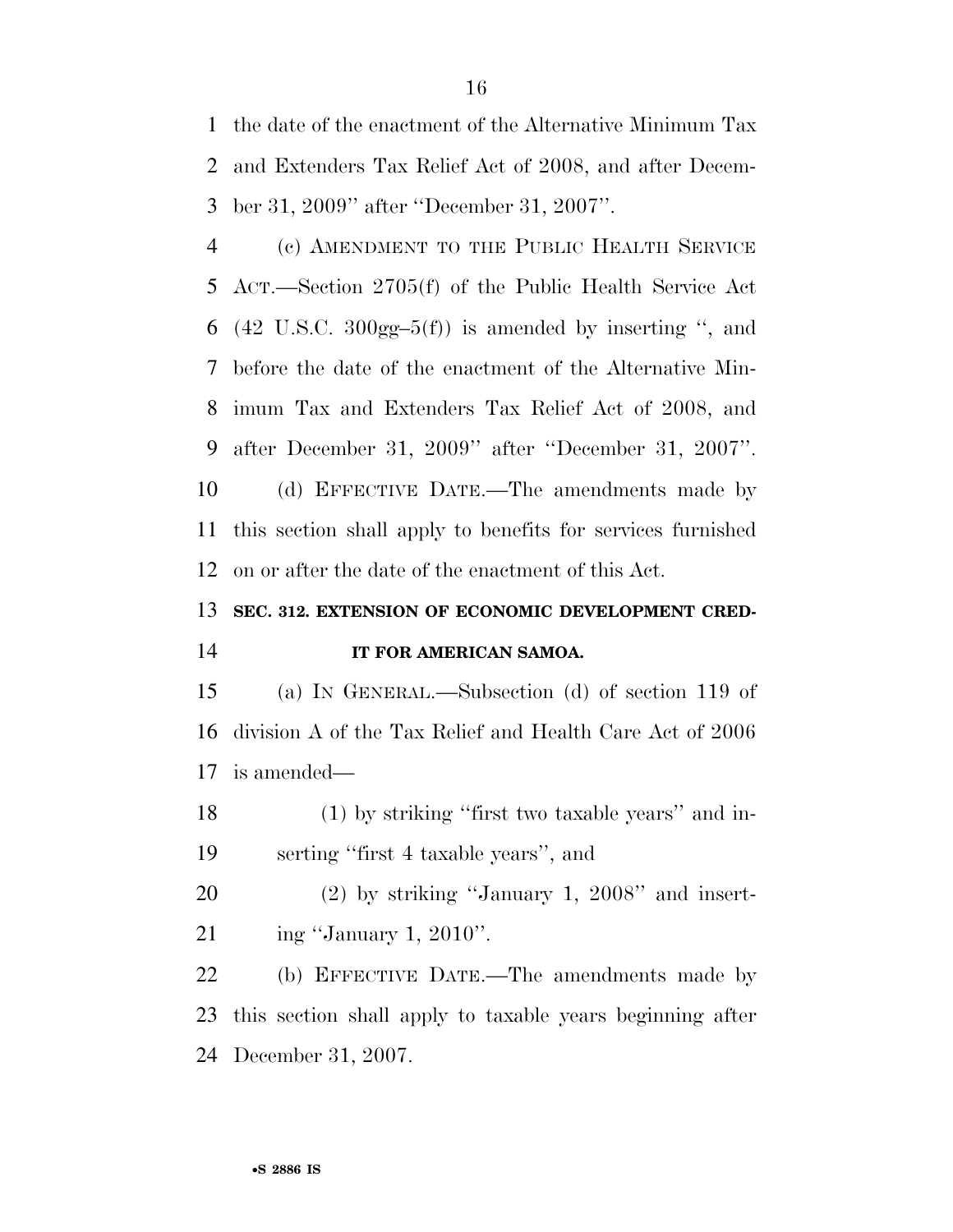Section 45N(e) (relating to termination) is amended by striking ''December 31, 2008'' and inserting ''Decem-ber 31, 2009''.

 **SEC. 314. EXTENSION OF ELECTION TO EXPENSE AD-VANCED MINE SAFETY EQUIPMENT.** 

 Section 179E(g) (relating to termination) is amended by striking ''December 31, 2008'' and inserting ''Decem-ber 31, 2009''.

 **SEC. 315. EXTENSION OF EXPENSING RULES FOR QUALI- FIED FILM AND TELEVISION PRODUCTIONS.**  Section 181(f) (relating to termination) is amended by striking ''December 31, 2008'' and inserting ''Decem-

ber 31, 2009''.

 **SEC. 316. DEDUCTION ALLOWABLE WITH RESPECT TO IN- COME ATTRIBUTABLE TO DOMESTIC PRO-DUCTION ACTIVITIES IN PUERTO RICO.** 

 (a) IN GENERAL.—Subparagraph (C) of section 20 199(d)(8) (relating to termination) is amended—

 (1) by striking ''first 2 taxable years'' and in-serting ''first 4 taxable years'', and

 (2) by striking ''January 1, 2008'' and insert-ing ''January 1, 2010''.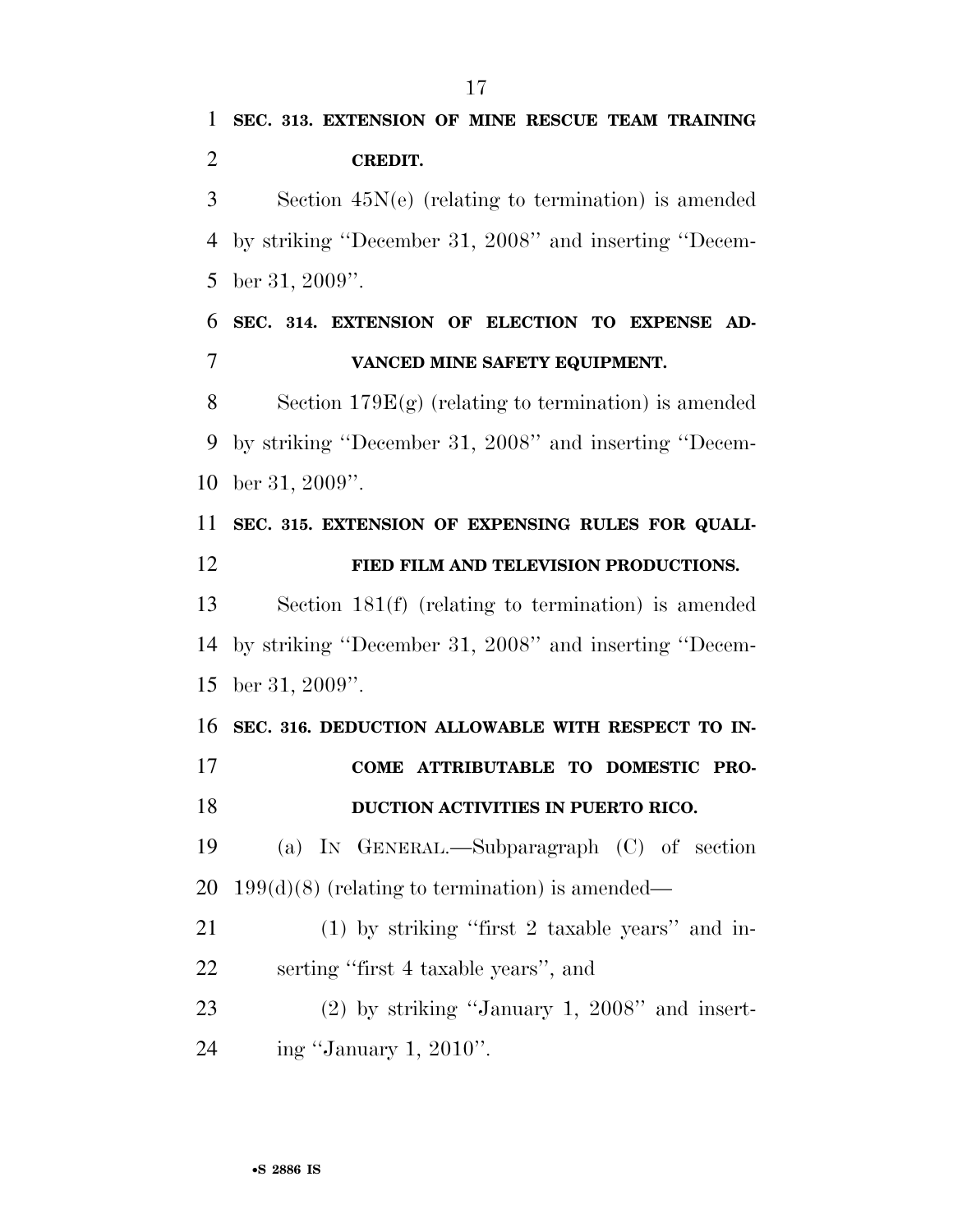(b) EFFECTIVE DATE.—The amendments made by this section shall apply to taxable years beginning after December 31, 2007.

### **SEC. 317. EXTENSION OF QUALIFIED ZONE ACADEMY BONDS.**

 (a) IN GENERAL.—Paragraph (1) of section 1397E(e) is amended by striking ''and 2007'' and insert-ing ''2007, 2008, and 2009''.

 (b) EFFECTIVE DATE.—The amendment made by this section shall apply to obligations issued after the date of the enactment of this Act.

#### **SEC. 318. INDIAN EMPLOYMENT CREDIT.**

 (a) IN GENERAL.—Subsection (f) of section 45A (re- lating to termination) is amended by striking ''December 31, 2007'' and inserting ''December 31, 2009''.

 (b) EFFECTIVE DATE.—The amendment made by this section shall apply to taxable years beginning after December 31, 2007.

## **SEC. 319. ACCELERATED DEPRECIATION FOR BUSINESS PROPERTY ON INDIAN RESERVATION.**

 (a) IN GENERAL.—Paragraph (8) of section 168(j) (relating to termination) is amended by striking ''Decem-ber 31, 2007'' and inserting ''December 31, 2009''.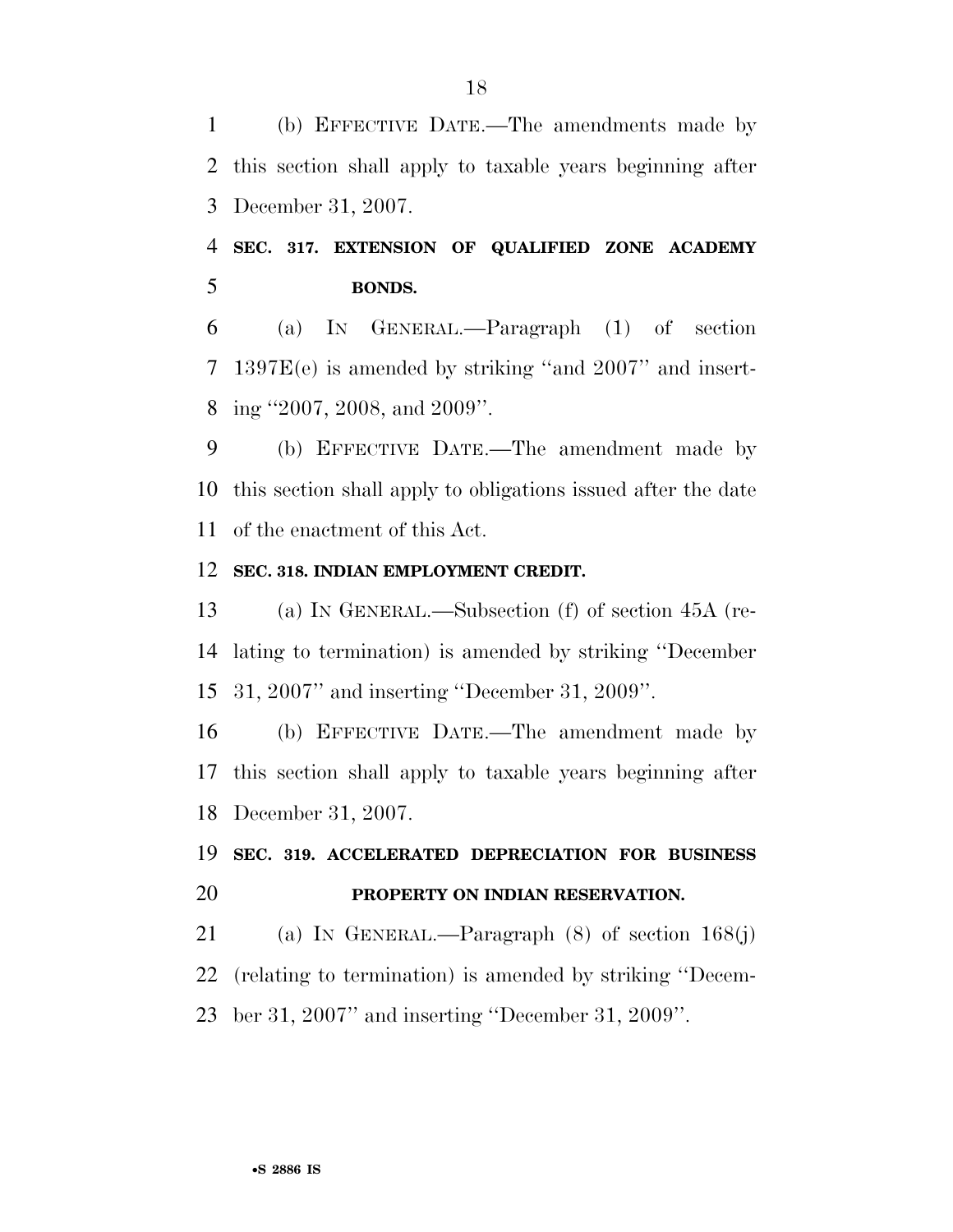(b) EFFECTIVE DATE.—The amendment made by this section shall apply to property placed in service after December 31, 2007.

#### **SEC. 320. RAILROAD TRACK MAINTENANCE.**

 (a) IN GENERAL.—Subsection (f) of section 45G (re- lating to application of section) is amended by striking ''January 1, 2008'' and inserting ''January 1, 2010''.

 (b) EFFECTIVE DATE.—The amendment made by this section shall apply to expenditures paid or incurred during taxable years beginning after December 31, 2007.

# **SEC. 321. SEVEN-YEAR COST RECOVERY PERIOD FOR MO-**

### **TORSPORTS RACING TRACK FACILITY.**

 (a) IN GENERAL.—Subparagraph (D) of section 168(i)(15) (relating to termination) is amended to read as follows:

16 "(D) APPLICATION OF PARAGRAPH.—Such term shall apply to property placed in service after the date of the enactment of the Alter- native Minimum Tax and Extenders Tax Relief Act of 2008 and before January 1, 2010.''.

 (b) EFFECTIVE DATE.—The amendment made by this section shall apply to property placed in service after the date of the enactment of this Act.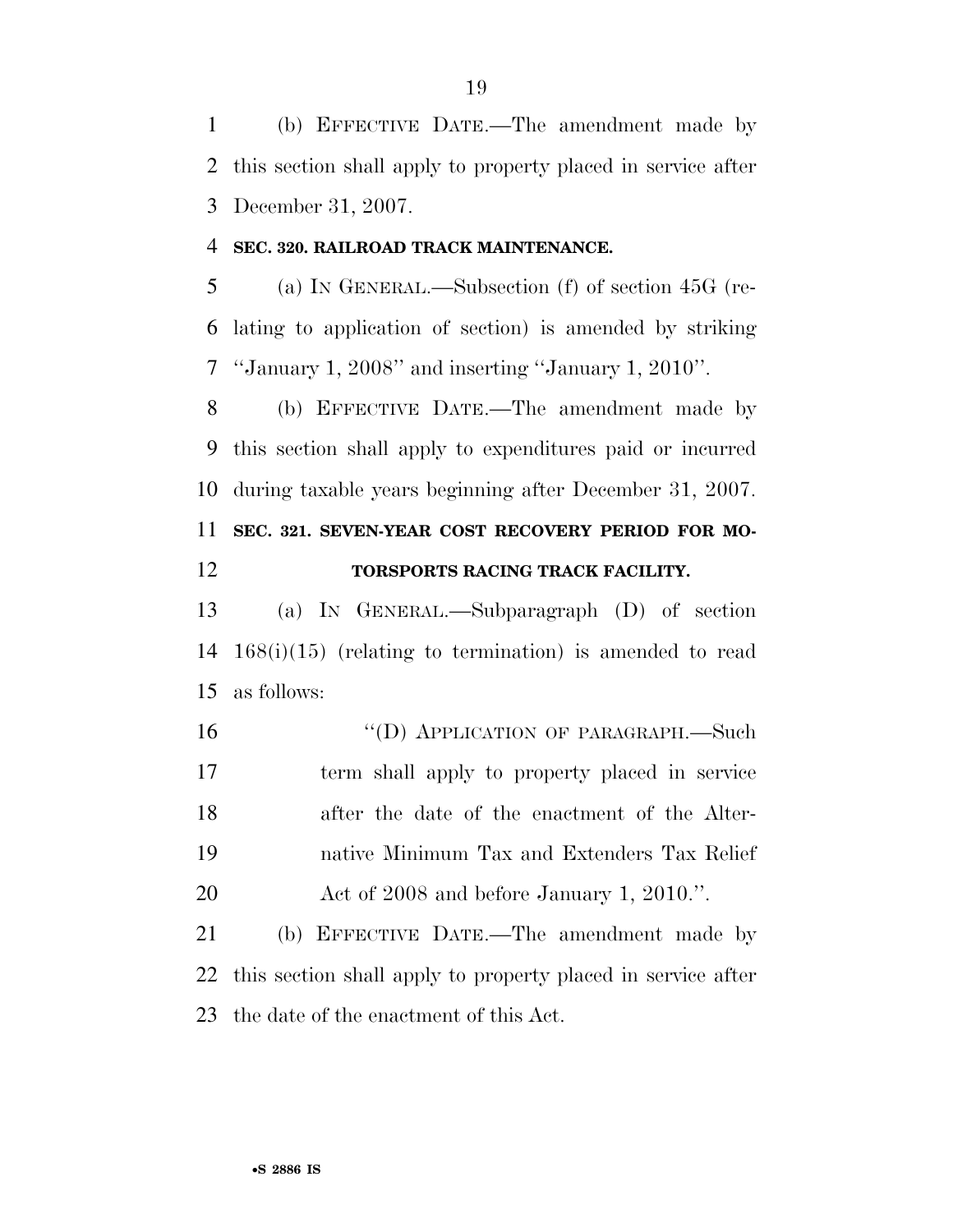(a) IN GENERAL.—Subsection (h) of section 198 (re- lating to termination) is amended by striking ''December 31, 2007'' and inserting ''December 31, 2009''.

 (b) EFFECTIVE DATE.—The amendment made by this section shall apply to expenditures paid or incurred after December 31, 2007.

### **SEC. 323. EXTENSION OF WORK OPPORTUNITY TAX CREDIT**

### **FOR HURRICANE KATRINA EMPLOYEES.**

 (a) IN GENERAL.—Paragraph (1) of section 201(b) of the Katrina Emergency Tax Relief Act of 2005 is amended by striking ''2-year'' and inserting ''4-year''.

 (b) EFFECTIVE DATE.—The amendment made by subsection (a) shall apply to individuals hired after August 27, 2007.

# **TITLE IV—EXTENSIONS OF ENERGY PROVISIONS**

 **SEC. 401. EXTENSION OF CREDIT FOR ENERGY EFFICIENT APPLIANCES.** 

 (a) IN GENERAL.—Subsection (b) of section 45M (re- lating to applicable amount) is amended by striking ''cal- endar year 2006 or 2007'' each place it appears in para-24 graphs  $(1)(A)(i)$ ,  $(1)(B)(i)$ ,  $(1)(C)(ii)(I)$ , and (1)(C)(iii)(I), and inserting "calendar year 2006, 2007, 2008, or 2009''.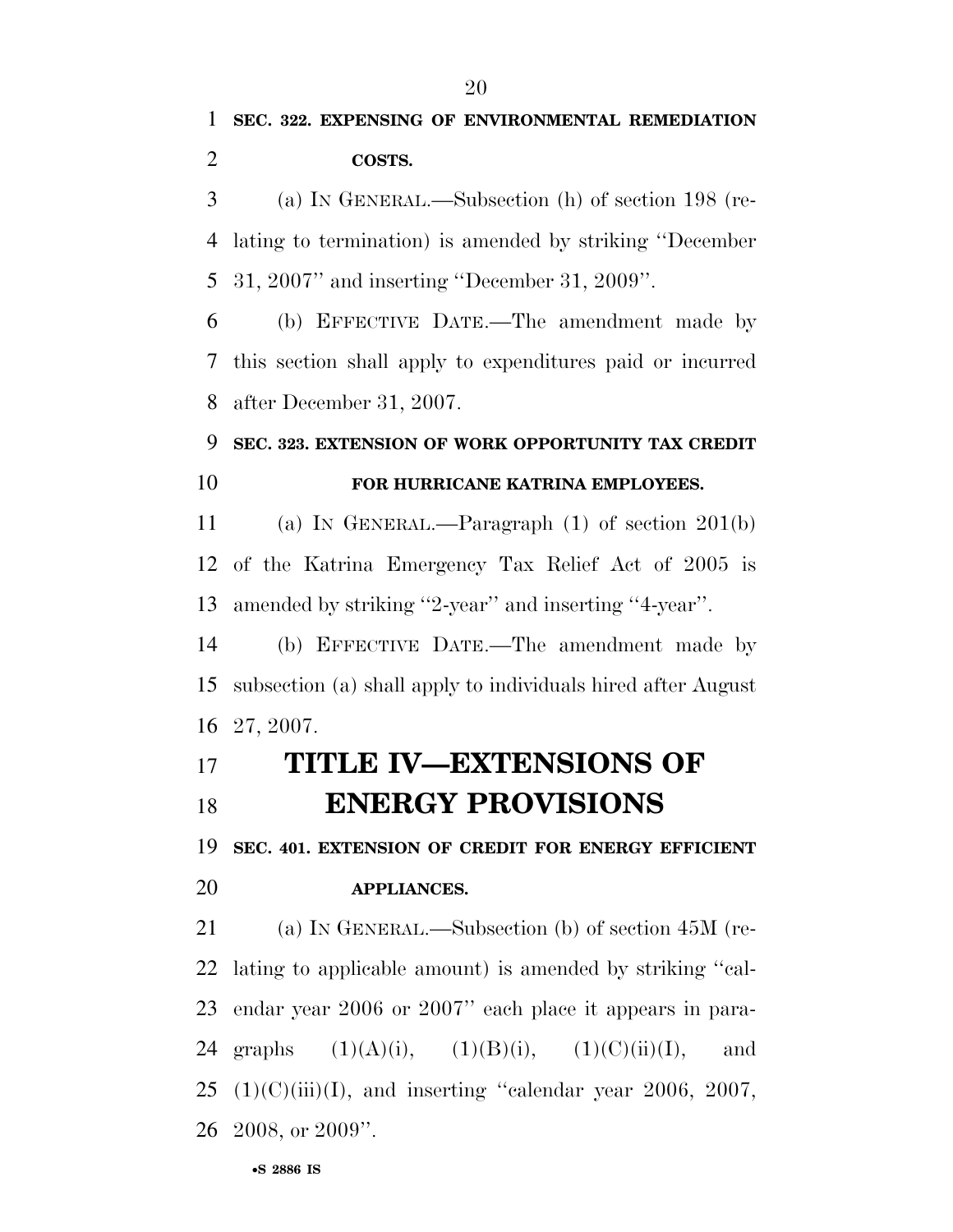(b) RESTART OF CREDIT LIMITATION.—Paragraph (1) of section 45M(e) (relating to aggregate credit amount allowed) is amended by inserting ''beginning after Decem-ber 31, 2007'' after ''for all prior taxable years''.

 (c) EFFECTIVE DATE.—The amendments made by this section shall apply to appliances produced after De-cember 31, 2007.

### **SEC. 402. EXTENSION OF CREDIT FOR NONBUSINESS EN-ERGY PROPERTY.**

10 (a) IN GENERAL.—Section  $25C(g)$  (relating to termi- nation) is amended by striking ''December 31, 2007'' and inserting ''December 31, 2009''.

 (b) EFFECTIVE DATE.—The amendment made by this section shall apply to property placed in service after December 31, 2007.

 **SEC. 403. EXTENSION OF CREDIT FOR RESIDENTIAL EN-ERGY EFFICIENT PROPERTY.** 

18 Section  $25D(g)$  (relating to termination) is amended by striking ''December 31, 2008'' and inserting ''Decem-ber 31, 2009''.

 **SEC. 404. EXTENSION OF RENEWABLE ELECTRICITY, RE- FINED COAL, AND INDIAN COAL PRODUCTION CREDIT.** 

 Section 45(d) (relating to qualified facilities) is amended by striking ''January 1, 2009'' each place it ap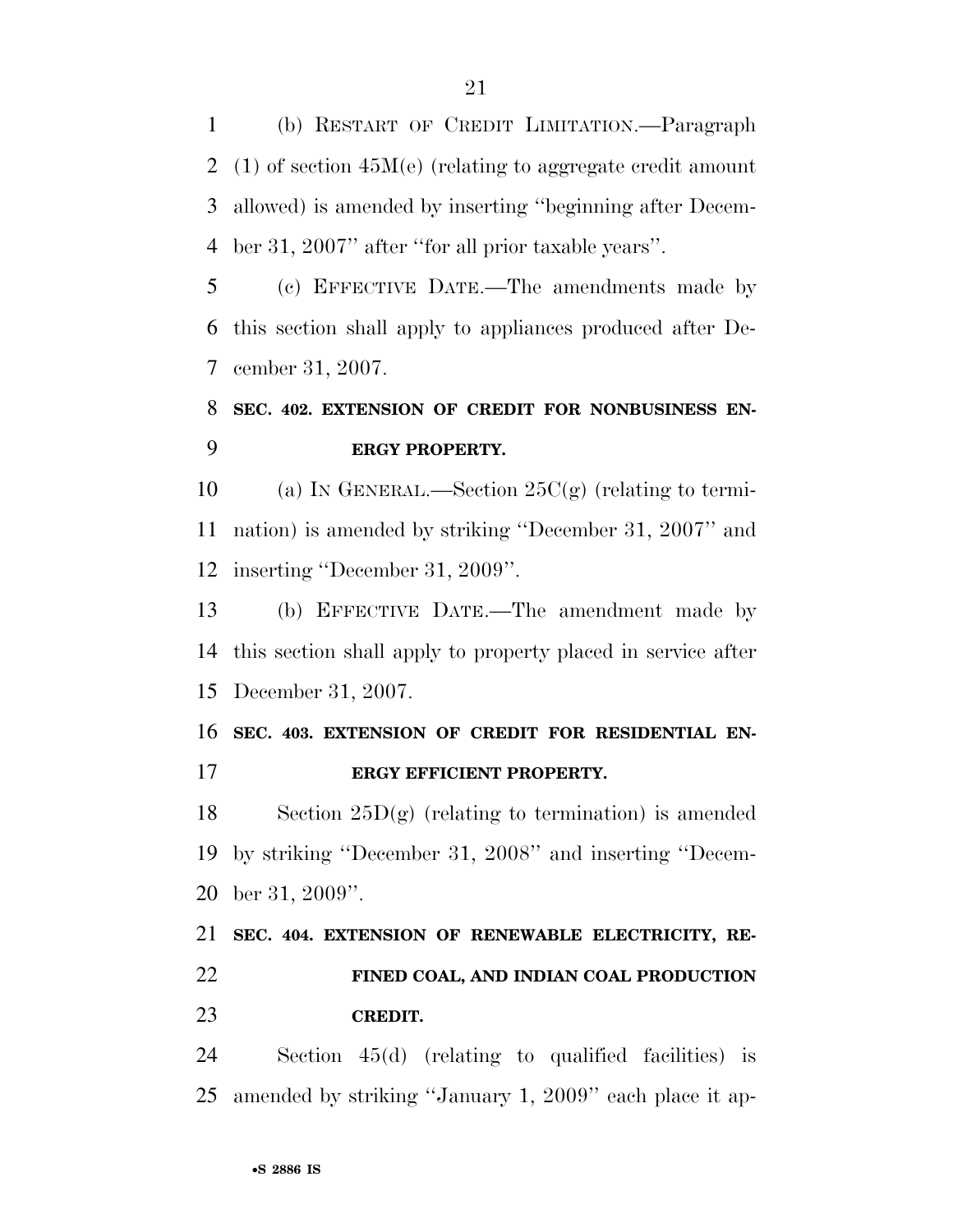pears in paragraphs (1), (2), (3), (4), (5), (6), (7), (8),

(9), and (10) and inserting ''January 1, 2010''.

### **SEC. 405. EXTENSION OF NEW ENERGY EFFICIENT HOME CREDIT.**

 Subsection (g) of section 45L (relating to termi- nation) is amended by striking ''December 31, 2008'' and inserting ''December 31, 2009''.

### **SEC. 406. EXTENSION OF ENERGY CREDIT.**

 (a) SOLAR ENERGY PROPERTY.—Paragraphs  $(2)(A)(i)(II)$  and  $(3)(A)(ii)$  of section 48(a) (relating to energy credit) are each amended by striking ''January 1, 2009'' and inserting ''January 1, 2010''.

 (b) FUEL CELL PROPERTY.—Subparagraph (E) of section 48(c)(1) (relating to qualified fuel cell property) is amended by striking ''December 31, 2008'' and insert-ing ''December 31, 2009''.

 (c) MICROTURBINE PROPERTY.—Subparagraph (E) 18 of section  $48(c)(2)$  (relating to qualified microturbine property) is amended by striking ''December 31, 2008'' and inserting ''December 31, 2009''.

### **SEC. 407. EXTENSION AND MODIFICATION OF CREDIT FOR CLEAN RENEWABLE ENERGY BONDS.**

 (a) EXTENSION.—Section 54(m) (relating to termi- nation) is amended by striking ''December 31, 2008'' and inserting ''December 31, 2009''.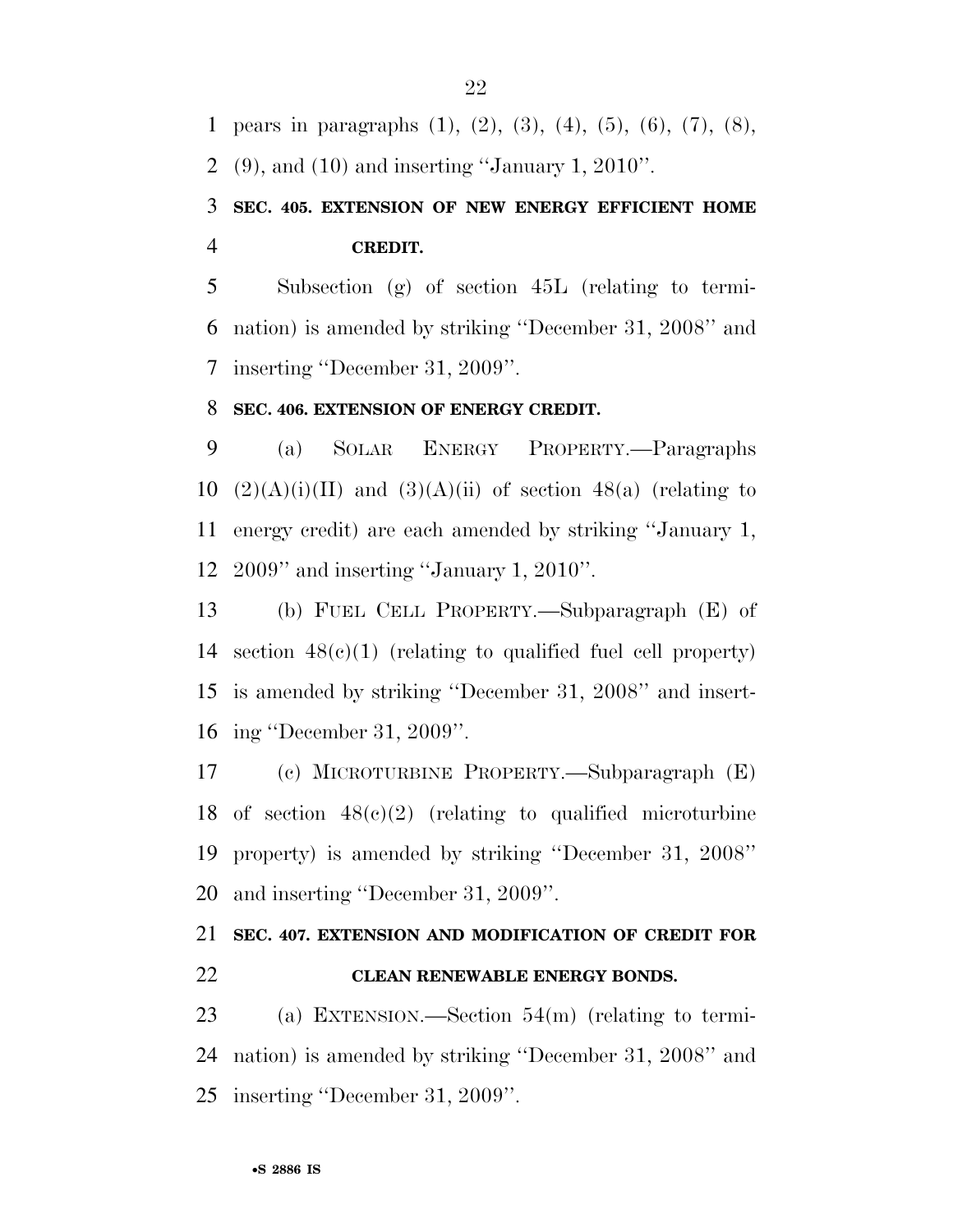(b) INCREASE IN NATIONAL LIMITATION.—Section 54(f) (relating to limitation on amount of bonds des- ignated) is amended— (1) by striking ''\$1,200,000,000'' in paragraph 5 (1) and inserting "\$1,600,000,000", and (2) by striking ''\$750,000,000'' in paragraph 7 (2) and inserting "\$1,000,000,000". (c) MODIFICATION OF RATABLE PRINCIPAL AMORTI- ZATION REQUIREMENT.— (1) IN GENERAL.—Paragraph (5) of section 54(l) is amended to read as follows: 12 "(5) RATABLE PRINCIPAL AMORTIZATION RE- QUIRED.—A bond shall not be treated as a clean re- newable energy bond unless it is part of an issue which provides for an equal amount of principal to be paid by the qualified issuer during each 12-month period that the issue is outstanding (other than the first 12-month period).''. (2) TECHNICAL AMENDMENT.—The third sen-20 tence of section  $54(e)(2)$  is amended by striking 21 "subsection  $(l)(6)$ " and inserting "subsection  $(l)(5)$ ". 22 (d) EFFECTIVE DATE.—The amendments made by this section shall apply to bonds issued after the date of the enactment of this Act.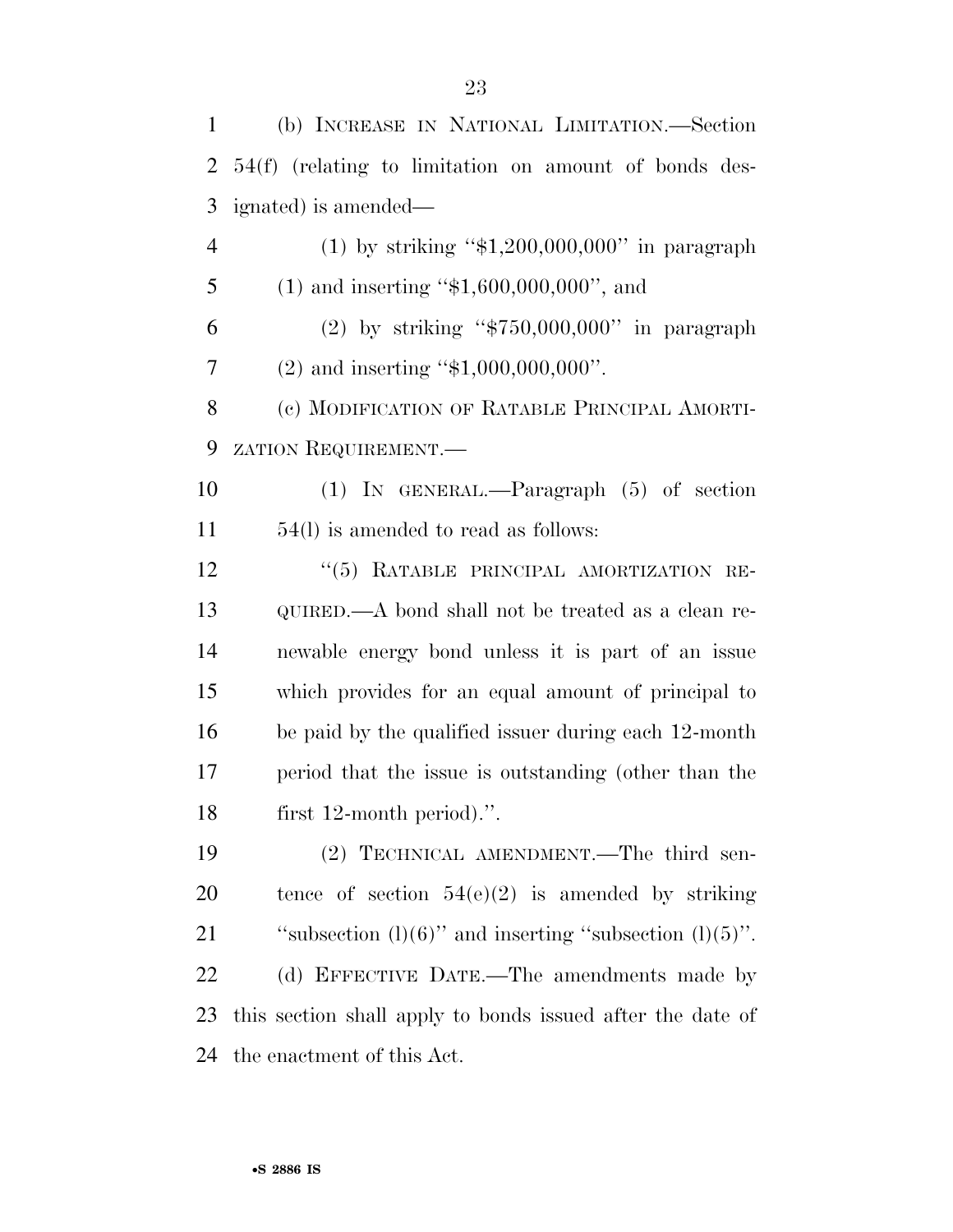Section 179D(h) (relating to termination) is amended by striking ''December 31, 2008'' and inserting ''Decem-ber 31, 2009''.

# **TITLE V—TAX ADMINISTRATION**

### **SEC. 501. PERMANENT AUTHORITY FOR UNDERCOVER OP-**

### **ERATIONS.**

 (a) IN GENERAL.—Section 7608(c) (relating to rules relating to undercover operations) is amended by striking paragraph (6).

 (b) EFFECTIVE DATE.—The amendment made by this section shall apply to operations conducted after the date of the enactment of this Act.

 **SEC. 502. PERMANENT DISCLOSURES OF CERTAIN TAX RE-TURN INFORMATION.** 

 (a) DISCLOSURES TO FACILITATE COMBINED EM-PLOYMENT TAX REPORTING.—

19  $(1)$  In GENERAL.—Section  $6103(d)(5)$  (relating to disclosure for combined employment tax report-21 ing is amended—

22 (A) by striking "REPORTING" in the head- ing thereof and all that follows through ''The Secretary'' in subparagraph (A) and inserting ''REPORTING.—The Secretary'', and

26 (B) by striking subparagraph (B).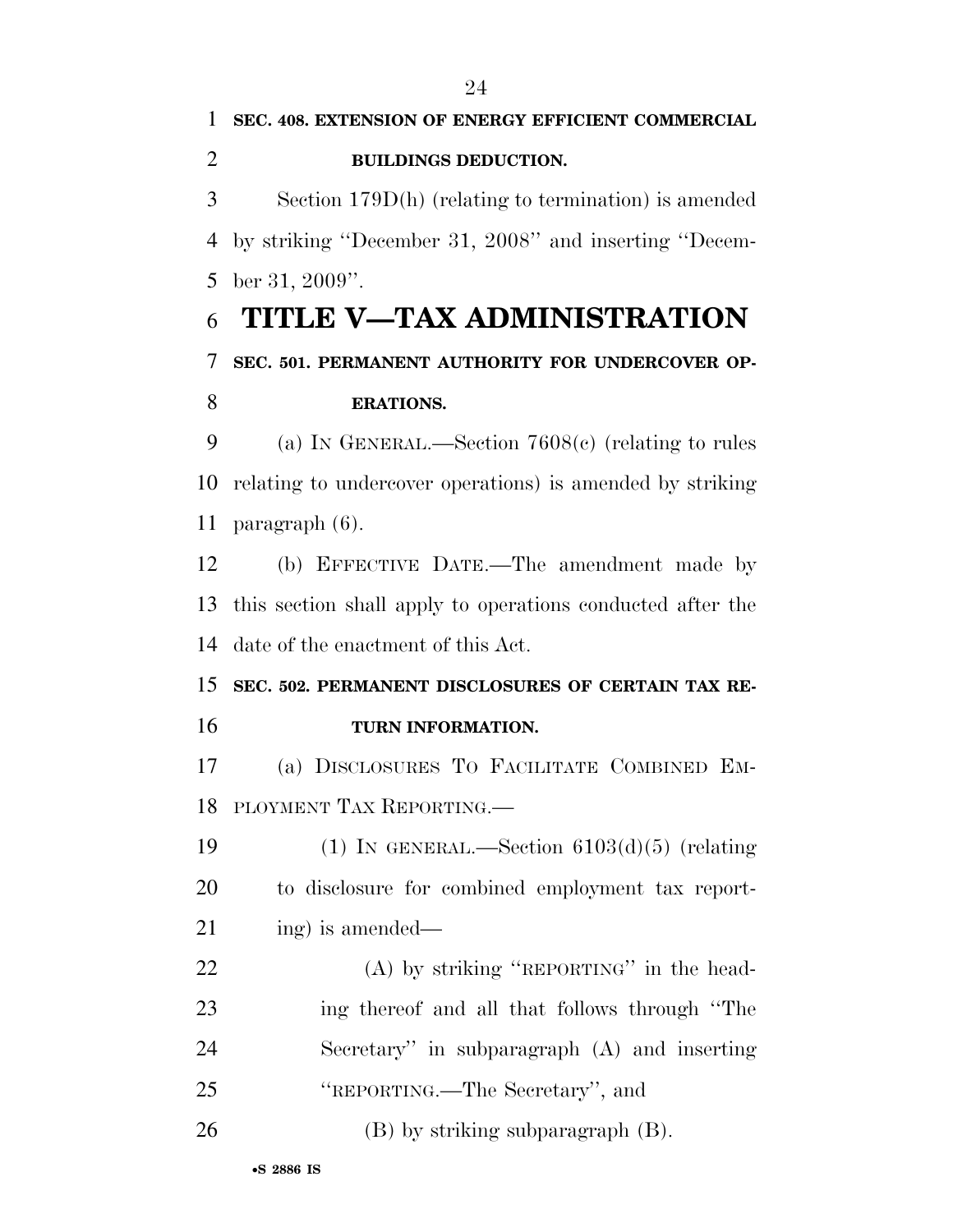(2) EFFECTIVE DATE.—The amendments made by this subsection shall apply to disclosures after the date of the enactment of this Act. (b) DISCLOSURES RELATING TO CERTAIN PROGRAMS ADMINISTERED BY THE DEPARTMENT OF VETERANS AF- FAIRS.— 7 (1) IN GENERAL.—Section  $6103(1)(7)(D)$  (relat- ing to programs to which rule applies) is amended by striking the last sentence. (2) TECHNICAL AMENDMENT.—Section 6103(l)(7)(D)(viii)(III) is amended by striking "sec-12 tions  $1710(a)(1)(1)$ ,  $1710(a)(2)$ ,  $1710(b)$ , and

 $13 \qquad 1712(a)(2)(B)''$  and inserting "sections" 14 1710(a)(2)(G), 1710(a)(3), and 1710(b)".

 **SEC. 503. DISCLOSURE OF INFORMATION RELATING TO TERRORIST ACTIVITIES.** 

 (a) DISCLOSURE OF RETURN INFORMATION TO AP- PRISE APPROPRIATE OFFICIALS OF TERRORIST ACTIVI-19 TIES.—Clause (iv) of section  $6103(i)(3)(C)$  (relating to termination) is amended by striking ''December 31, 2007'' and inserting ''December 31, 2009''.

 (b) DISCLOSURE UPON REQUEST OF INFORMATION RELATING TO TERRORIST ACTIVITIES.—Subparagraph 24 (E) of section  $6103(i)(7)$  (relating to termination) is